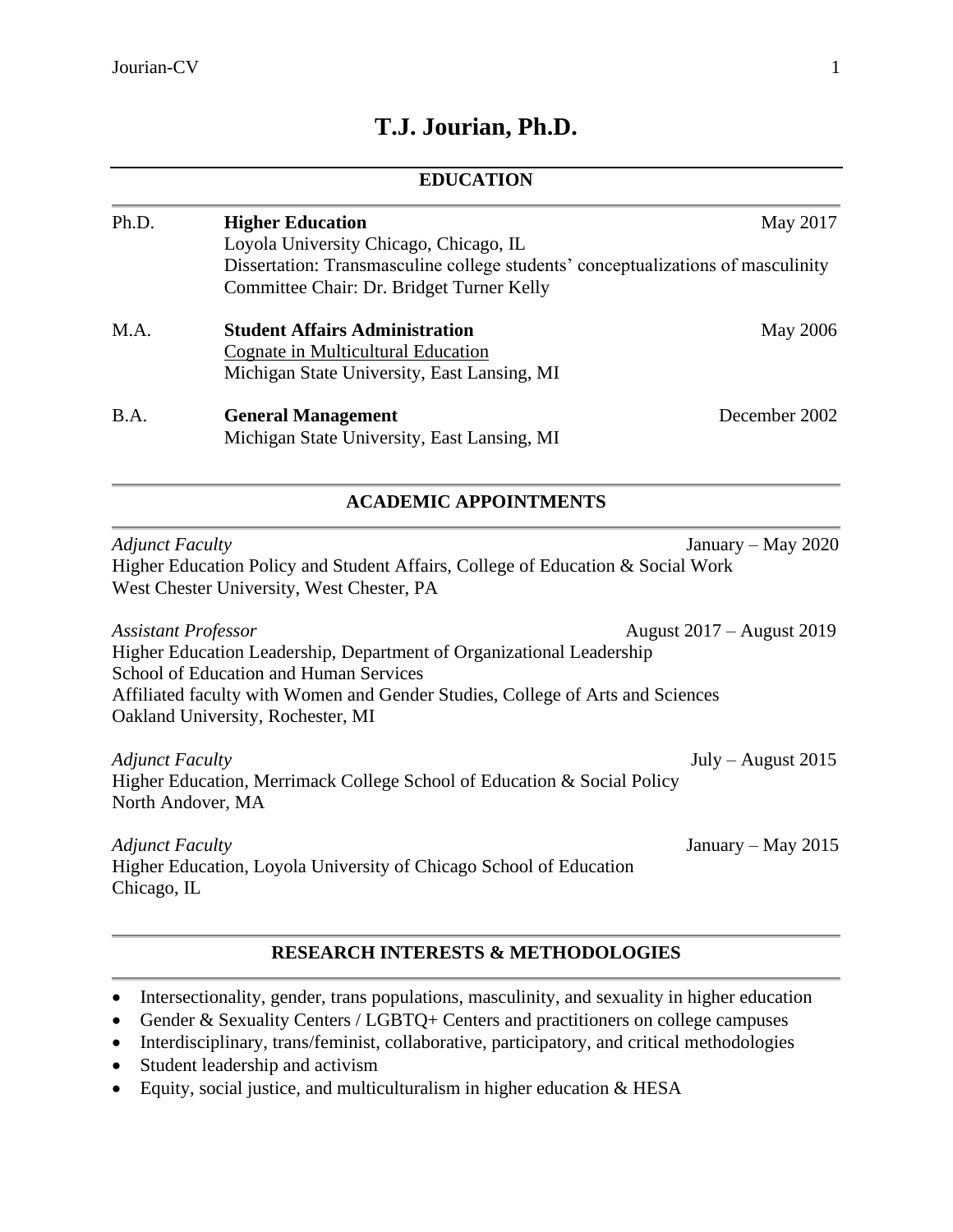### **Current Research Projects**

Building a research agenda and collective focused on Gender and Sexuality Centers Collaborators: Antonio Duran, D. Chase J. Catalano, Jonathan T. Pryor Partner: Consortium of Higher Education LGBT Resource Professionals

#### **Completed Research Projects (writing in progress)**

A Narrative Inquiry Study Examining Gender and Sexuality Center Professionals' Engagement with Anti-Racism

With Antonio Duran, Auburn University

Using critical theory as an epistemological foundation, the purpose of this narrative inquiry study is to interrogate how practitioners within Gender and Sexuality Centers perceive their engagement with anti-racist practices.

Mapping Queer OU: Visualizing (Un)Affirming Campus Locations (ACPA Foundation Grant) Utilizing narrative and spatial methods to examine LGBTQ students' articulations and geographies of supportive/unsupportive experiences at Oakland University

#### LGBTQ Students' Food Insecurity

With Daniel Collier, Daniel Fitzpatrick, and Eric Archer, Western Michigan University Analyzing LGBTQ students' experiences with food insecurity and their relationships with psychosocial characteristics

#### **PUBLICATIONS**

#### **Peer Reviewed Articles**

- **Jourian, T.J.** & McCloud L. (2020). "I don't know where I stand": Black trans masculine students' re/de/constructions of Black masculinity. *Journal of College Student Development, 61*(6), 733-749.
- Nicolazzo, Z. & **Jourian, T.J.** (2020). "I'm Looking for People Who Want to do Disruption Work": Trans\* Academics and Power Discourses in Academic Spaces. *Gender and Education, 32*(1), 56-69. doi:10.1080/09540253.2019.1633461
- Catalano, D.C.J. & **Jourian, T.J.** (2018). LGBTQ centers: A queer gender-aware approach to gender justice. *New Directions for Student Services, 2018*(164)*,* 41-50.
- Squire, D. D., **Jourian, T.J.,** Kelly, B. T., Byrd, A. M., Manzano, L. J., & Bumbry, M. (2018). A critical race feminist analysis of men of color matriculating into a higher education doctoral program. *Journal of Diversity in Higher Education, 11*(1), 16-33.
- Jourian, T.J. (2018). Trans\*forming men and masculinity studies in higher education: A critical review. *NORMA: International Journal of Masculinity Studies, 13*(1), 3-22. doi: 10.1080/18902138.2016.1260313.
- Jourian, T.J. (2018). Sexua-romanticised pathways of transmasculine college students in the USA. *Sex Education, 18*(4), 360-375*.*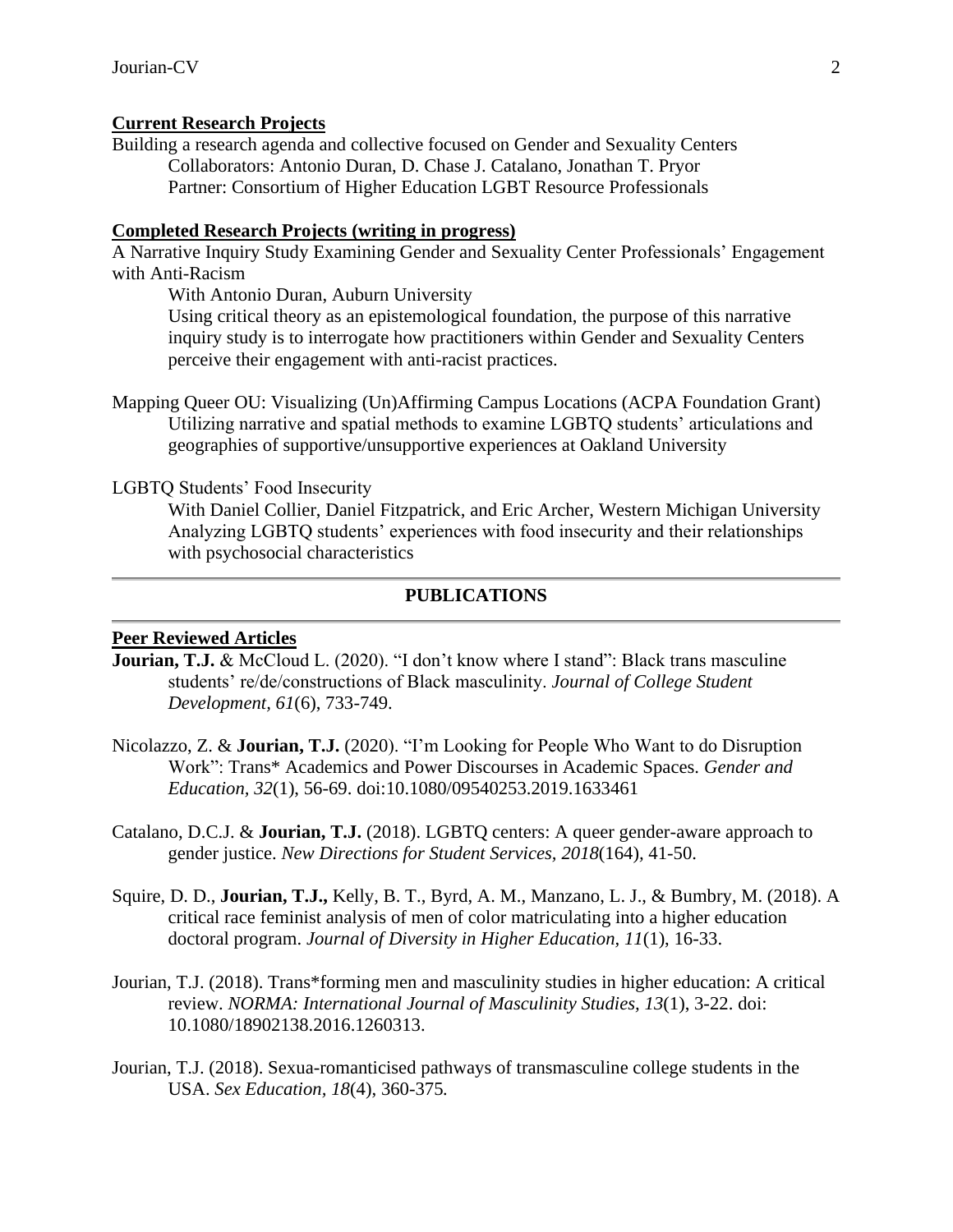- Jourian, T.J. (2017). Trans\*ing constructs: Towards a critical trans\* methodology. *Dutch Journal of Gender Studies, 20*(4), 415-434.
- **Jourian, T.J.** & Nicolazzo, Z. D. (2017). Bringing our communities to the research table: The liberatory potential of collaborative methodological practices. *Educational Action Research, 25*(4), 594-609*.* doi:10.1080/09650792.2016.1203343. Available at: http://www.tandfonline.com/eprint/PsnEWSdfdHCWrMsv4qMA/full.
- **Jourian, T.J.** & Simmons, S. (2017). Trans\* leadership. *New Directions for Student Leadership*, *2017*(154), 59-69.
- Jourian, T.J. (2017). Trans\*forming college masculinities: Carving out trans\*masculine pathways through the threshold of dominance. *International Journal of Qualitative Studies in Education, 30*(3), 245-265. doi:10.1080/09518398.2016.1257752.
- Engberg, M. E., Davidson, L. M., Manderino, M., & **Jourian, T.J.** (2016). Examining the relationship between intercultural engagement and undergraduate students' global perspective. *Multicultural Education Review, 8*(4), 253-274. doi:10.1080/2005615X.2016.1237417.
- Engberg, M. E., **Jourian, T.J.,** & Davidson, L. M. (2016). The mediating role of intercultural wonderment: Connecting programmatic components to global outcomes in study abroad. *Higher Education, 71*(1), 21-37. doi:10.1007/s10734-015-9886-6.
- **Jourian, T.J.,** Simmons, S. L., & Devaney, K. (2015). "We are not expected": Trans\* educators (re)claiming space and voice in higher education and student affairs. *TSQ: Transgender Studies Quarterly, 2*(3), 431-446.
- Jourian, T.J. (2015). Evolving nature of sexual orientation and gender identity. *New Directions for Student Services, 2015*(152), 11-23.
- Jourian, T. J. (2015). Queering Constructs: Proposing a Dynamic Gender and Sexuality Model. *The Educational Forum, 79*(4), 459-474. doi:10.1080/00131725.2015.1068900
- Squire, D. D., Williams, T. E., Cartwright, M., **Jourian, T.J.,** Monter, M., & Weatherford, A. (2015). Exploring gender through education abroad programs: A graduate student case study. *Journal of Student Affairs Research and Practice, 52*(3), 262-274. doi: 10.1080/19496591.2015.1035383
- Engberg, M.E., & **Jourian, T.J.** (2015). Intercultural wonderment and study abroad. *Frontiers, XXV,* 1-19*.* Available at https://frontiersjournal.org/past-volumes/vol-xxv/.
- Jourian, T.J. (2014). Trans\*forming authentic leadership: A conceptual framework. *Journal of Critical Thought and Praxis, 2*(2). doi:10.31274/jctp-180810-78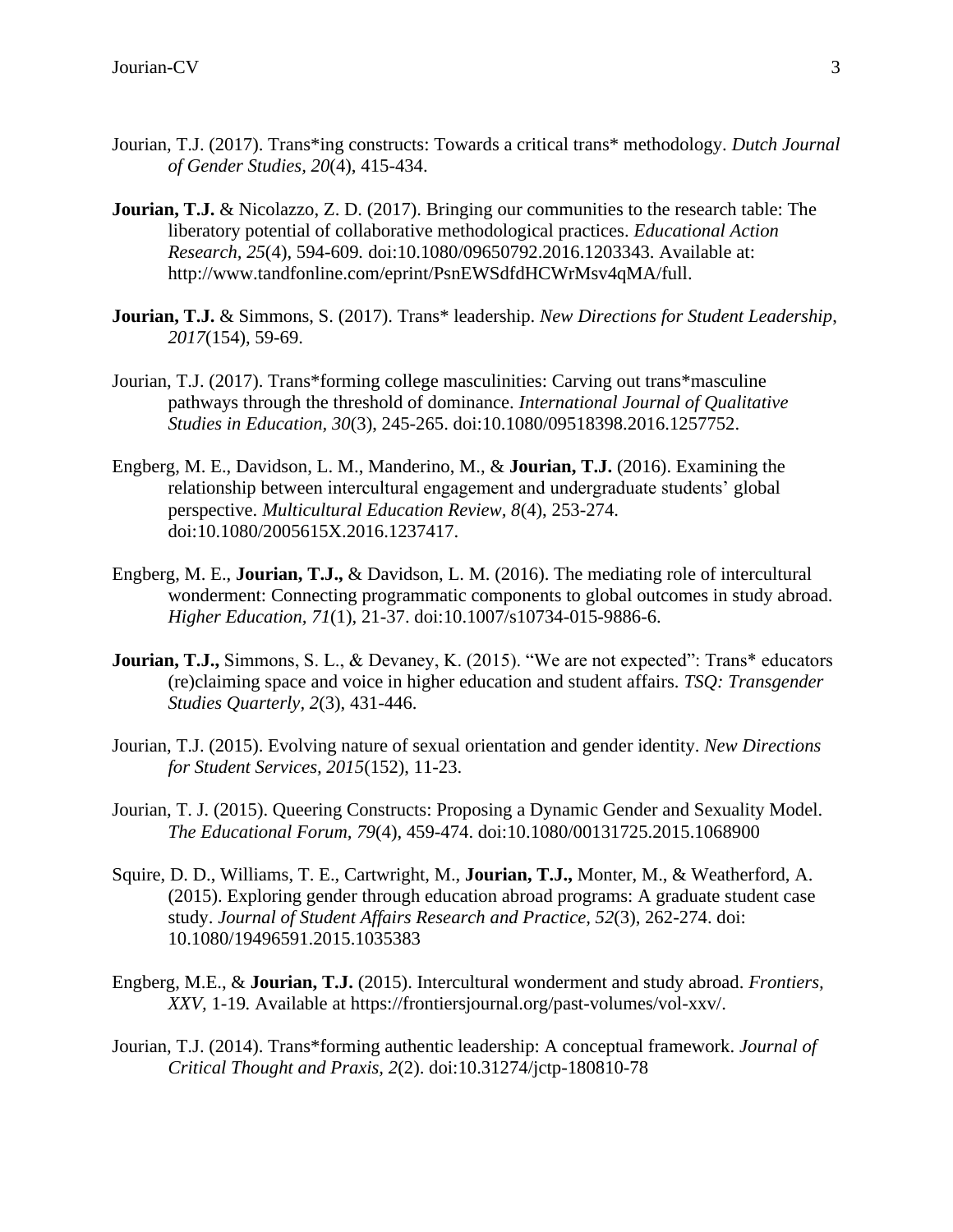- Woodford, M. R., Chonody, J., Coulombe, S., Pitcher, E. N., **Jourian, T.J.**, Nicolazzo, Z, Kulick, A., Renn, K. A. (in review). Trans\* microaggressions on campus scale: A scale development and validation study. *Psychology and Sexuality*.
- Duran, A., Catalano, D. C. J., Pryor, J. T., Taylor, J. & **Jourian, T.J.** (in review). Mapping the rise of LGBTQ+ student affairs: A 20-year review. *Journal of Student Affairs Research and Practice*.
- Duran, A. & **Jourian, T.J.** (in review). A narrative inquiry study examining Gender and Sexuality Center professionals' engagement with anti-racism. Possible venue: *Journal of Higher Education*.

### **Book and Monograph Chapters**

- Catalano, D. C. J. & **Jourian, T.J.** (2021). Feedback. In R. L. Wagner & D. C. J. Catalano (eds.), *Advising & Supporting in Student Affairs* (pp. 183-203). Charles Thomas Publisher.
- Jourian, T.J. (2021). Transfeminist methodology: Examining cissexism in higher education and student affairs research. In N. Niemi & M. Weaver-Hightower (eds.), *The International Handbook of Gender Equity in Higher Education* (pp. 531-550)*.* Wiley-Blackwell.
- Whitfield, D. L., **Jourian, T.J.,** & Claybren, K. T. (2020). Centering trans/nonbinary people of color: Health disparities, resiliency, and opportunities for affirmative clinical practice. In S. K. Kattari, M. K. Kinney, L. Kattari, & N. E. Walls (Eds.), *Social Work and Health Care with Transgender and Nonbinary Individuals and Communities* (pp. 345-358)*.* New York: Routledge.
- Catalano, D. C. J., Nicolazzo, Z., & **Jourian, T.J.** (2019). Engaging transgender students in higher education. In S. J. Quaye, S. R. Harper, & S. L. Pendakur (Eds.), *Student Engagement in Higher Education: Theoretical Perspectives and Practical Approaches for Diverse Populations* (3rd edition, pp. 179-196)*.* New York: Routledge.
- Simmons, S. L. & **Jourian, T. J.** (2019). Starting with "community/ies"?: Intentional beginnings and reflexion for trans\*formative praxis. In E. Henderson & Z. Nicolazzo (Eds.), *Starting with Gender: Concept and Methodology in International Higher Education Research.* New York: Routledge.
- Jourian, T.J. (2018). Trans\*forming college masculinities: Carving out trans\*masculine pathways through the threshold of dominance. In Z Nicolazzo (Ed.), *What's Transgressive About Trans\* Studies in Education Now?* New York: Routledge
- Jourian, T.J. (2017). "Fun and carefree like my polka dot bowtie": Disidentifications of trans\*masculine students of color. In J. M. Johnson & G. C. Javier (Eds.). *Queer People of Color in Higher Education*, pp. 123-143*.* Charlotte, NC: Information Age Publishing.
- Labor, S., Simms, S. & **Jourian, T.J.** (in press). "We got to be human": The re-emergence of the Trans\*forming Higher Education Collaborative. In K. Maynard & L. Vaughn (eds.),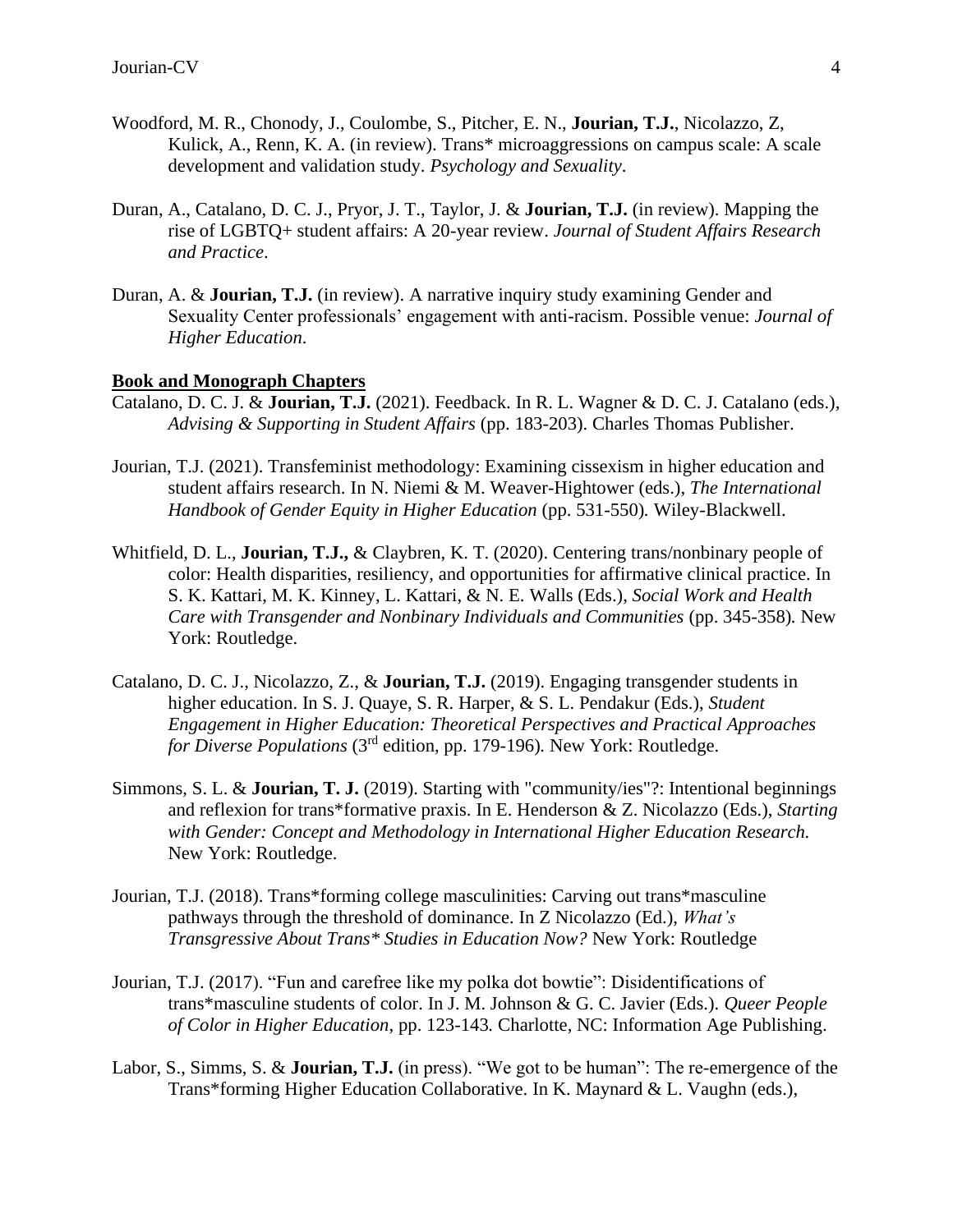*Collaborative Change Research, Evaluation, and Design*. University of Cincinnati Press.

#### **Journal Issues**

Catalano, C. **Jourian, T.J.***,* & Wagner, R. (Eds.). (2019). What the binaries can(not) hold: Exploring the possibilities of intersectional praxis as gender liberation in higher education [Special issue]. *Thresholds in Education, 42*(1).

### **Book Reviews**

- Jourian, T.J. (2021). Trans as subject and reader in higher education. [Books review]. *TSQ: Transgender Studies Quarterly, 8*(1), 135-140.
- Jourian, T.J. (2019). Trans\* in college: Transgender students' strategies for navigating campus life and the institutional politics of inclusion. [Book review]. *Journal of LGBT Youth, 16*(1), 107-110. doi://10.1080/19361653.2018.1486264

### **Public Scholarship**

- Catalano, D.C.J., Haslerig, S., **Jourian, T.J.**, Nicolazzo, Z, on behalf of the Association for the Study of Higher Education. (2021, August 20). *An affirmation of trans livelihood in and beyond postsecondary education* [Position statement]. [2021.08 ASHE Statement on the](https://www.ashe.ws/Files/Position%20Taking/2021.08%20ASHE%20Statement%20on%20the%20Affirmation%20of%20Trans%20Life.pdf)  [Affirmation of Trans Life.pdf](https://www.ashe.ws/Files/Position%20Taking/2021.08%20ASHE%20Statement%20on%20the%20Affirmation%20of%20Trans%20Life.pdf)
- Jourian, T.J. (2021, September 17). Recognizing the importance of Bisexuality Day. *BestColleges.com*. Available at: https://www.bestcolleges.com/blog/celebratebisexuality-day/
- Jourian, T.J. (2021, September 17). Exploring the history of LGBTQ+ Centers on campus. *BestColleges.com*. Available at: https://www.bestcolleges.com/blog/history-lgbtqstudent-center/
- Jourian, T.J. (2021, September 17). Trans and nonbinary student resource guide. *BestColleges.com*. Available at: https://www.bestcolleges.com/resources/transgendernonbinary-student-guide/
- Jourian, T.J. (2021, July 6). How colleges can support trans athletes. *BestColleges.com.* Available at: https://www.bestcolleges.com/news/analysis/2021/07/06/how-colleges-cansupport-trans-athletes/
- Jourian, T.J. (2021, June 15). How anti-trans legislation affects college students. *BestColleges.com.* Available at: https://www.bestcolleges.com/blog/anti-translegislation-college-students/
- **Jourian, T.J.**, & Nicolazzo, Z. (2019, June 4). Not another gender binary: Call for complexity over cis-readability. *Medium.* Available at: myumi.ch/65qRB
- Jourian, T.J. (2013). On the Association for Asian American Studies (AAAS) Israel academic institution boycott resolution. *AAPI Research Coalition Blog.* Available at: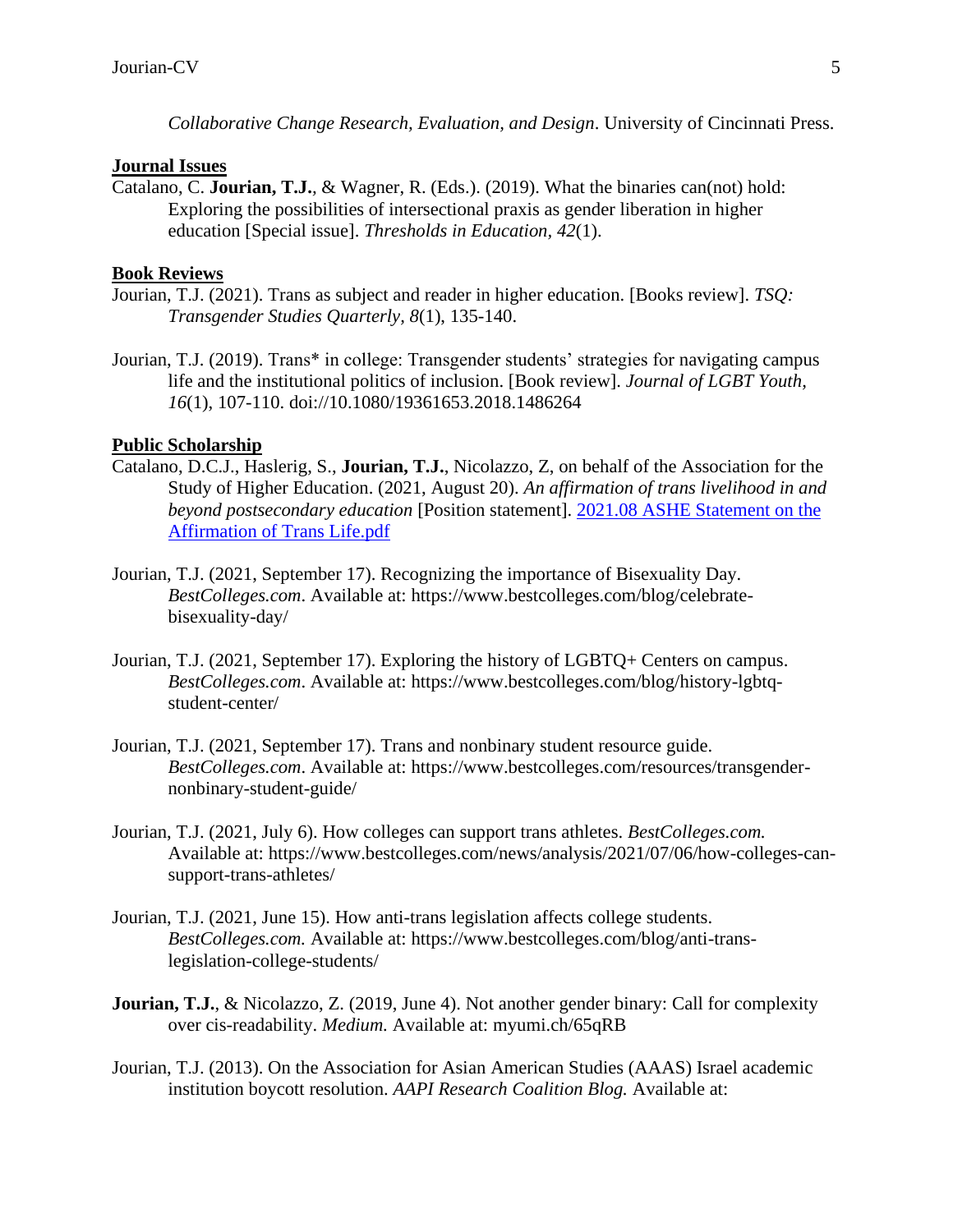https://aapiresearchcoalition-blog.tumblr.com/post/49271459866/on-the-association-forasian-american-studies/amp

# **Additional Publications**

- Jourian, T.J. (2020). Gender expression. In M. E. David & M. J. Amey (Eds.). *The SAGE Encyclopedia of Higher Education,* pp. 627-629*.* Thousand Oaks, CA: SAGE Publications.
- Jourian, T.J. (2019). Case study three. Transness =/= sameness: Navigating gendered intersections, saliencies, and leadership. In J. C. Garvey, J. C. Harris, D. R. Means, R. J. Perez, & C. J. Porter (Eds.), *Case Studies for Student Development Theory. Advancing Social Justice and Inclusion in Higher Education.* New York: Routledge.
- Squire, D. D. & **Jourian, T.J.** (2015). Going against the grain: Battling market-based individualism in higher education by establishing an open-access collectivist journal. *Journal of Critical Scholarship on Higher Education and Student Affairs, 1*(1), 7-11.
- Jourian, T.J. (2014). *Balancing priorities, needs, and identities when extending.* [Contributing story in chapter on Extending Experiences]. In S. Ardoin. The Strategic Guide to Shaping Your Student Affairs Career. Sterling, VA: Stylus Publishing.

### **GRANTS**

| <b>Awarded</b>                                                                         |                      |
|----------------------------------------------------------------------------------------|----------------------|
| 2018 ACPA Foundation Research Grant                                                    | \$2,500              |
| 2018 NASPA Region IV-East Research Award                                               | \$1,500              |
| 2018 OU School of Education and Human Services Faculty Grant Writing Award             | \$2,500              |
| 2018 Center for Excellence in Teaching and Learning Teaching Grant                     | \$3,000              |
| 2018 CETL Educational Development Grant                                                | \$750                |
| 2017-2019 SEHS Research Support Committee                                              | \$3,000              |
| 2017 NWSA Travel Grant - Annual Conference                                             | Registration & \$250 |
| LUC School of Education Travel Grant - 2016 AERA Annual Meeting                        | \$400                |
| 2016 NASPA GLBT KC Annual Research Award                                               | \$200                |
| 2015 NASPA Region IV-East Research and Assessment Grant                                | \$1,500              |
| LUC Graduate School Travel Grant – 2015 ASHE Annual Meeting                            | \$400                |
| LUC Graduate School and School of Education Travel Grant – Dismantling the Ivory Tower |                      |
| Network Gathering, 2015 Allied Media Conference                                        | \$600                |
| LUC Graduate School Travel Grant - 2015 ACPA Annual Convention                         | \$400                |
| LUC School of Education Travel Grant - 2015 ACPA Annual Convention                     | \$400                |
| LUC Graduate School Travel Grant - 2014 NASPA Annual Conference                        | \$400                |
| LUC School of Education Travel Grant - 2014 ACPA Annual Convention                     | \$400                |
| LUC Graduate School Travel Grant - 2013 ASHE Annual Conference                         | \$400                |
| 2011 NASPA Region III Research & Assessment Grant with Michael Brown                   | \$1,500              |

### **Applied – Not Awarded**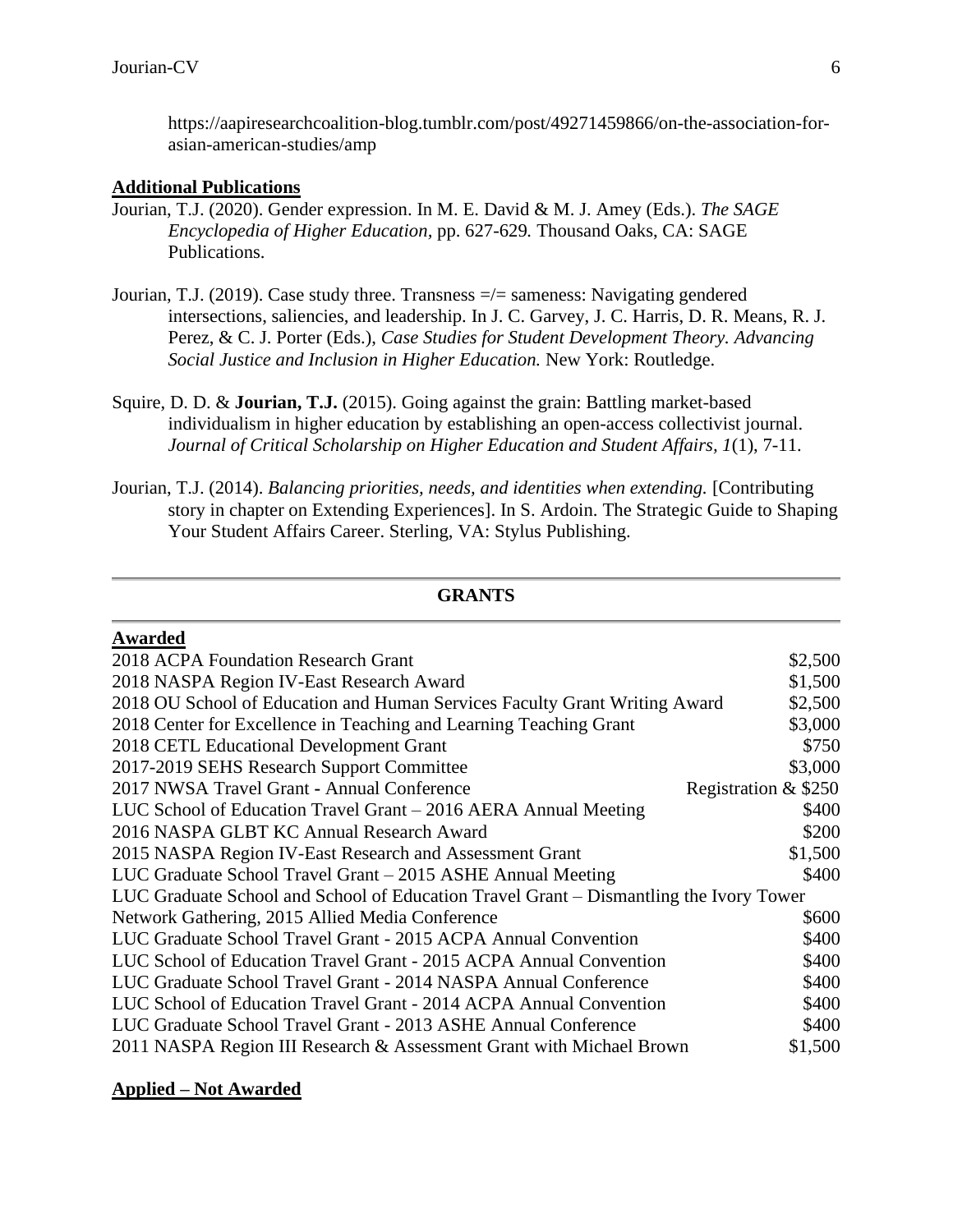2021 AERA Research Conferences Program with Drs. Chase Catalano, Antonio Duran, and Jonathan Pryor 2019 ACPA Foundation Research Grant with Dr. Antonio Duran 2019 Spencer Foundation Small Research Grants 2019 Oakland University URC Faculty Research Grant 2018-19 ACPA Senior Scholar Grant

### **Submitted**

2021 Spencer Foundation Conference Grant with Drs. Chase Catalano, Antonio Duran, and Jonathan Pryor

# **HONORS & AWARDS**

**2021 Dr. D-L Stewart Research Award nominee** for significant contributions to the Coalition of Sexuality & Gender Identities through support of and efforts for LGBTQ awareness in ACPA.

**2019 Authors at OU: A Celebration of the Journal Article** for "Sexua-romanticised pathways of transmasculine college students in the USA"

Nominated for **2019 New Investigator Research Excellence Award** – Oakland University

**2018 NWSA Trans/Gender-Variant Caucus Paper Award Honorable Mention** for "Who's Trans(\*)forming Who?: A Critical Autoethnographic Reflexion on Trans In/Visibility in HESA"

Nominated for **2018 Tim G. Larrabee SOGI Equity & Inclusion Award** – Oakland University

**2017-present Diversity Scholars Network -** Invited member

**2016 AERA Queer SIG Article of the Year Award** (\$100) for "We Are Not Expected"

**2015-16 Davis Putter Scholarship Fund Grantee** (\$3500)

**2015-16 Advanced Doctoral Fellowship** – Loyola University Chicago (\$14,000)

**Emerging Scholars** – 2015 AERA Annual Meeting

**2014 ASHE Graduate Student Travel Scholarship** – November 2014 (\$400)

**The Trans 100** - April 2014

**Students First Award** - Department of Residential Life, University of Vermont, 2010

**National Residence Hall Honorary** - Honorary Inductee, Vermont Alpha Chapter, 2010

**Outstanding Documentary** - GLAAD Media Award for *TransGeneration*, 2006

**Phi Beta Delta International Honor Society** - Alpha-Alpha Chapter, 2004

**Prism Award** - Lansing Association for Human Rights, Lansing, MI, 2002

**Fulbright Cyprus-America Scholarship Program (CASP) Scholar** - 1999-2002

**First in World Gold Medal -** LCCI Book-Keeping Level I, 1997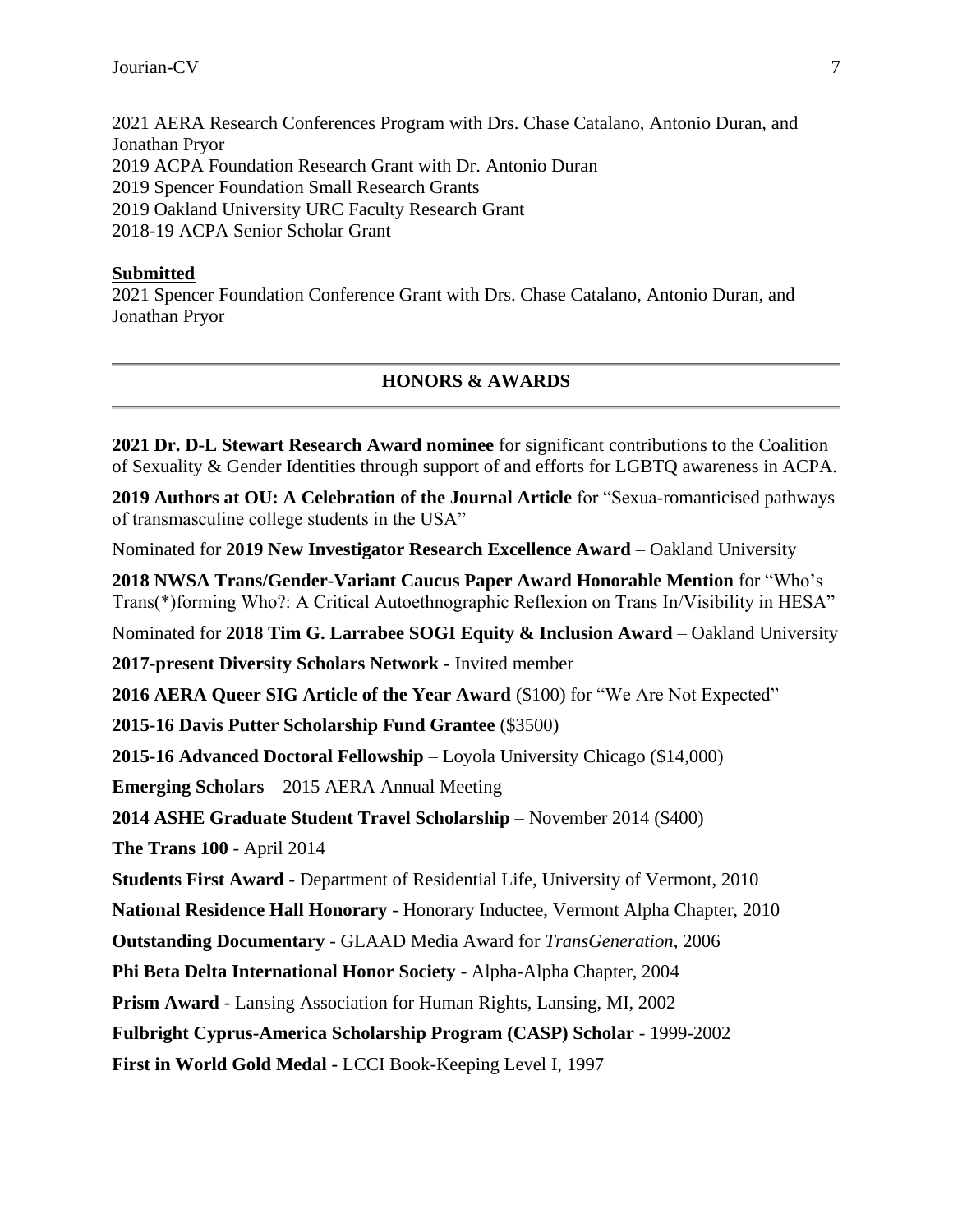#### **CONFERENCE ACTIVITY**

#### **Refereed Presentations**

- Catalano, D. C. J., Duran, A., **Jourian, T.J.,** & Pryor, J. (2021, March). *Exploring the Shifting Nature of LGBTQ+ Student Affairs Work.* ACPA Annual Convention, Virtual.
- Nachman, B., Renn, K., Miller, R., **Jourian, T.J.**, Duran, A., Cisneros, J. & Vaccaro, A. (2020, November). *Theorizing the Insider-Outsider Binary: Reflections of Higher Education Professionals with Minoritized Sexual and Gender Identities.* Association for the Study of Higher Education (ASHE) Annual Meeting, Virtual.
- Jourian, T.J. (2020, November). *Narrative Inquiry Study Examining Gender and Sexuality Center Professionals' Engagement with Anti-Racism*. ASHE Annual Meeting, Virtual.
- Duran, A., Marine, S., **Jourian, T.J.**, Taylor, J., Pryor, J., Catalano, D. C. J., & Peterson, P. (2020, November). *Exploring the Role of LGBTQ+ Centers on College Campuses: Histories, Tensions, and Future Research Possibilities.* ASHE Annual Meeting, Virtual.
- Jourian, T.J. (2020, June). *From rhetoric to action: Activating anti-racism in trans spaces.*  Gender Odyssey, San Diego, CA (Conference canceled).
- **Jourian, T.J.** & Pacheco, R. (2020, May). *From rhetoric to action: Activating anti-racism in LGBTQ spaces.* National Conference on Race and Ethnicity in Higher Education (NCORE), New York, NY (Conference canceled).
- **Jourian, T.J.,** Catalano, D.C.J., & Jones, A. (2020, April). *Where are we at? Where are we going?: Surveying the trans landscape in higher education and student affairs.* Bodies of Knowledge Conference, University of South Carolina-Upstate, Spartanburg, SC (Conference canceled).
- Blockett, R., Means, D. R., **Jourian, T.J.**, Duran, A., Mobley, S. D., & Jackson, R. (2019, November). *Reimagining logics: A queer of color critique of higher education research, practice, & policy.* ASHE Annual Meeting, Portland, OR.
- Jourian, T.J. (2019, November). *To asterisk or not to asterisk: The interconnected politics of trans(\*)-er than thou and (not) trans(\*) enough.* ASHE Annual Meeting, Portland, OR.
- **Jourian, T.J.**, & McCloud, L. (2019, November). *"So I cannot smile?": Black trans masculine students' re/de/constructions of Black masculinity*. ASHE Annual Meeting, Portland, OR.
- **Jourian, T.J.**, Catalano, D.C.J., & Simms, S. (2019, March). *Identifying and addressing masculine tensions in gender-aware LGBTQI spaces.* ACPA Annual Convention, Boston, MA.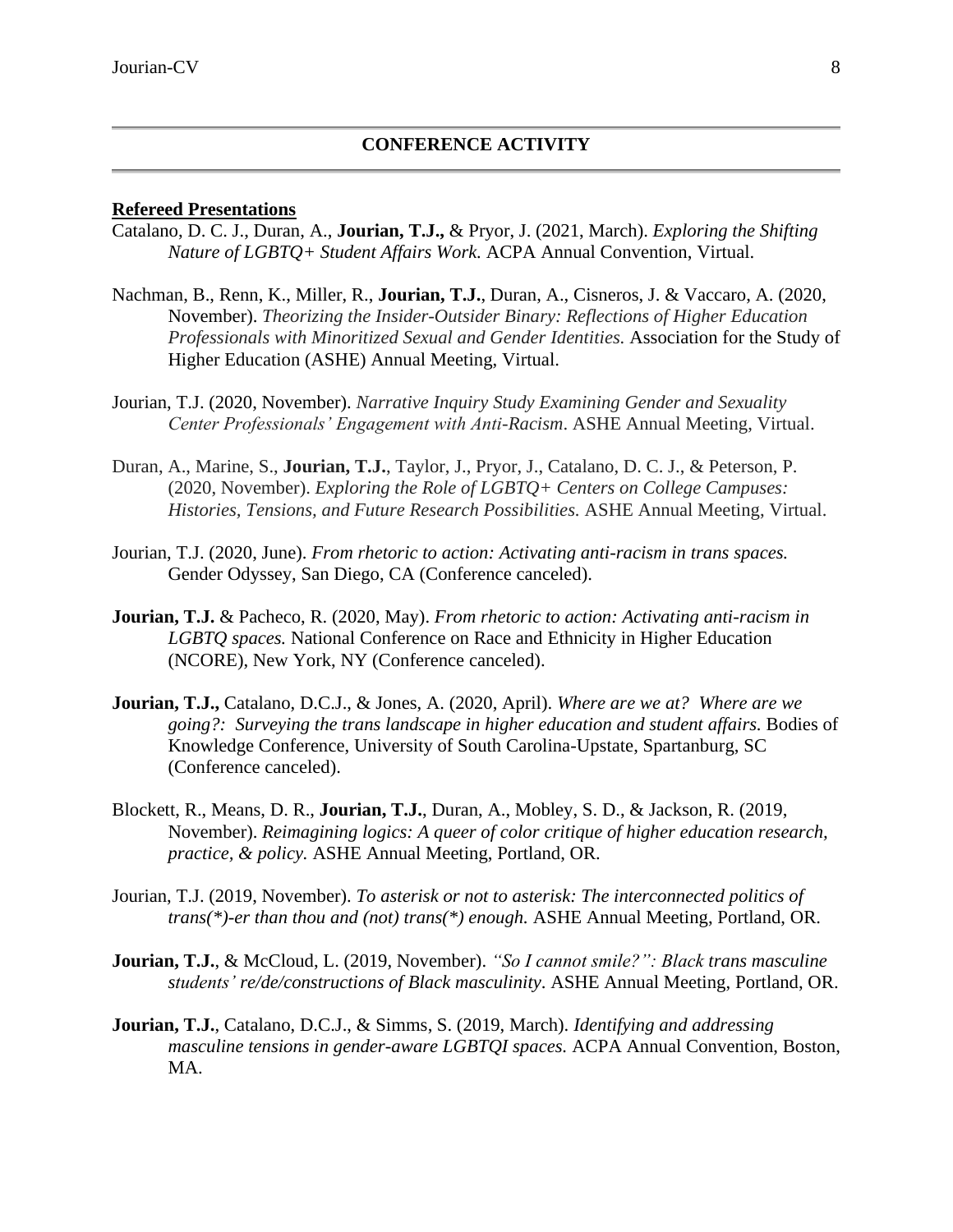- Jourian, T.J. (2018, November). *Who's trans(\*)forming who?: A critical autoethnographic reflexion on trans in/visibility in HESA.* National Women's Studies Association (NWSA) Annual Conference, Atlanta, GA.
- Jourian, T.J. (2018, September). *Queering and trans\*forming housing and food insecurity conversations.* #RealCollege Annual Convening, Philadelphia, PA.
- schneider, f. & **Jourian, T.J.** (2018, March). *Disidentifying dominance: Disruptive masculinities and intentionality.* American Men's Studies Association conference, Minneapolis, MN.
- Jourian, T.J. (2018, February). *Trans\*forming pedagogy and practice: Trans and gender nonconforming students.* Great Lakes Regional Student Success Conference, Detroit, MI.
- Jourian, T.J. (2017, November). *"So I Cannot Smile?": Black transmasculine students resisting and centering vulnerability.* NWSA Annual Conference, Baltimore, MD.
- **Jourian, T.J.,** Stewart, D.-L., Nicolazzo, Z, Simmons, S.L., Whitehead, M.A., schneider, f., Pitcher, E.M. (2017, November). *Not your t\*oken: The power of trans(\*) & gender nonconforming scholars.* Annual Meeting, Houston, TX.
- Jourian, T.J. (2016, November). *Trans\*masculine college students' experiences in transinclusive feminist women's colleges.* ASHE Annual Meeting, Columbus, OH.
- Nicolazzo, Z, **Jourian, T.J.**, Stewart, D-L, Catalano, C. (2016, September). *Where are we at? Where are we going? Surveying the trans\* landscape in higher education and student affairs.* Trans\*Studies Conference, Tucson, AZ.
- Jourian, T.J. (2016, April). *Trans\*forming college masculinities: Pathways in the construction of trans\*masculinities.* American Educational Research Association (AERA) Annual Meeting, Washington, DC.
- Jourian, T.J. (2015, December). *Masculine disidentifications: Learning from trans\*masculine college students of color.* NASPA Multicultural Institute, Miami, FL.
- Jourian, T.J. (2015, November). *Trans\*masculine college students' conceptions of masculinity.* ASHE Annual Meeting, Denver, CO.
- Jourian, T.J. (2015, April). *Queering constructs: Proposing a fluid and multiplistic gender and sexuality model.* AERA Annual Meeting, Chicago, IL.
- Jourian, T.J. (2015, April). *Teaching social justice and diversity in higher education: A document analysis of syllabi.* AERA Annual Meeting, Chicago, IL.
- **Jourian, T.J.** & Thompson, T. (2015, April). *Exploring QT\*POC & Non-Monogamy.* Upper Midwest QIPOC Conference, Minneapolis, MN.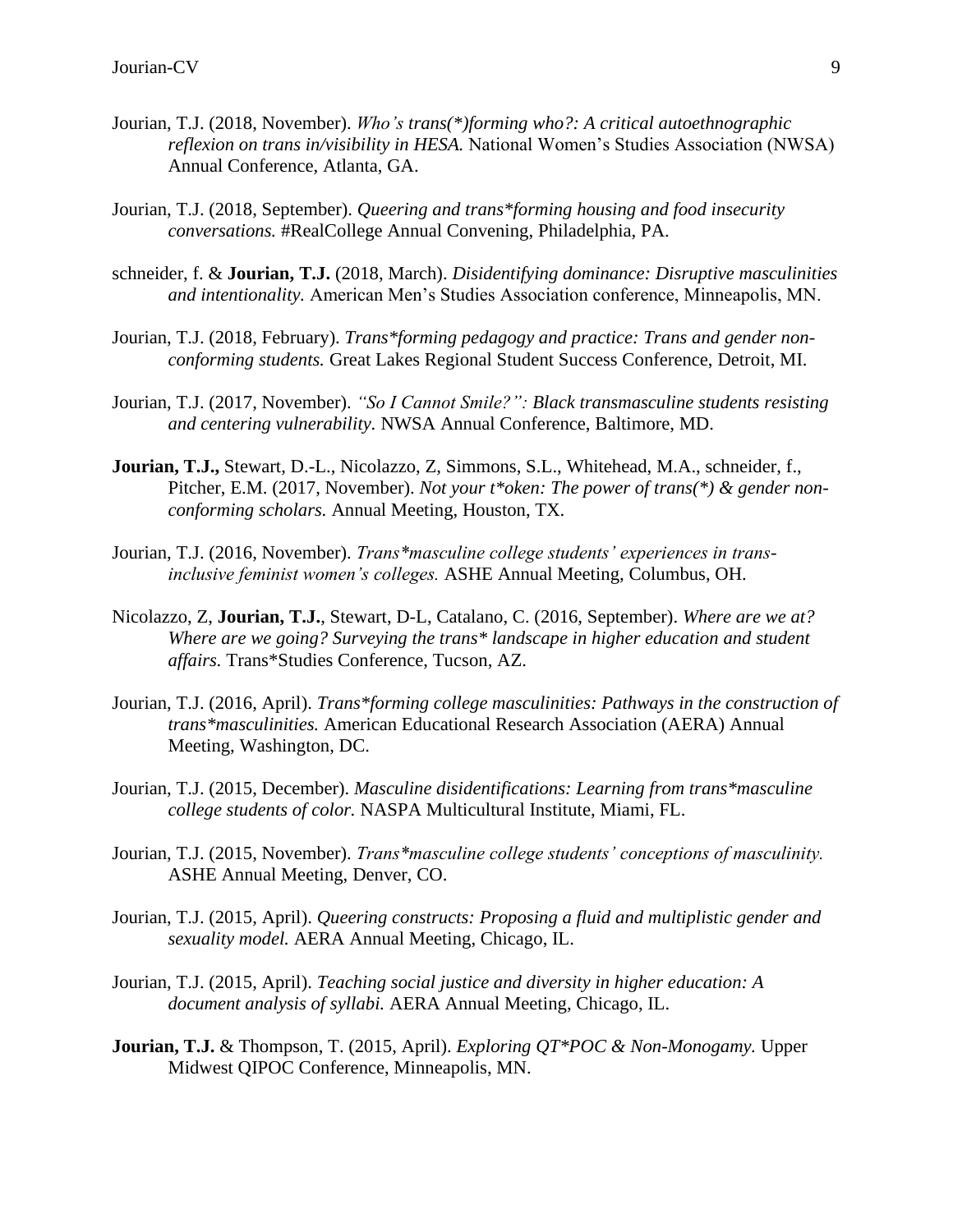- **Jourian, T.J.,** Simmons, S., Devaney, K., Pitcher, E.N., Nicolazzo, Z., schneider, f., Turner, J., Faughn, J., Johnson, A., & Patton Davis, L. (2015, March). *T\*Circle 2: A dialogue on intersectionality among trans\* and gender non-conforming educators.* ACPA Annual Convention, Tampa, FL.
- **Jourian, T.J.,** Alcantar, C., & Means, D. (2015, March). *Reframing community partnerships and academic research: Centering the public good.* ACPA Annual Convention, Tampa, FL.
- Squire, D. D. & **Jourian, T.J.** (2014, November). *Graduate writing session.* ASHE Annual Meeting, Washington, DC.
- **Jourian, T.J.** & Nicolazzo, Z. (2014, October). *Bringing our communities to the research table: The liberatory potential of collaborative methodological practices.* National Symposium on LGBTQ Research in Higher Education, East Lansing, MI.
- Jourian, T.J. (2014, October). *Surface level: Culture as an iceberg & constructions of masculinities & femininities.* 2014 NASPA Regions IV-E & IV-W Men and Masculinities KC Joint Drive-in Conference, St. Louis, MO.
- **Jourian, T.J.,** Simmons, S., Devaney, K., Pitcher, E.N., Nicolazzo, Z., schneider, f., Turner, J., Faughn, J., Johnson, A., & Patton Davis, L. (2014, March). *T\*Circle: A dialogue among trans\* and gender non-conforming educators.* ACPA Annual Convention, Indianapolis, IN.
- Engberg, M.E., **Jourian T.J.,** & Davidson, L. (2014, March). *Promoting intercultural wonderment through study abroad opportunities.* ACPA Annual Convention, Indianapolis, IN.
- Pitcher, E.N., **Jourian, T.J.,** & Sanders-McMurty, K. (2014, March). *From accessing to shaping: Trans\* and gender non-conforming inclusion in higher education.* ACPA Annual Convention, Indianapolis, IN.
- Jourian, T.J. (2014, March). *Genderqueer and non-binary students: Research and practice.*  NASPA Annual Conference, Baltimore, MD.
- Squire, D. & **Jourian, T.J.** (2014, March). *Exploring gender through education abroad programs: A graduate student case study.* NASPA Annual Conference, Baltimore, MD.
- Ardoin, S., Borgmann, R., Bowden, B., Clay, J., **Jourian, T.J.,** Martinez, R., Osteen, L. & Smith, L. (2014, March). *Be strategic: Shape your student affairs career.* NASPA Annual Conference, Baltimore, MD.
- Squire, D., **Jourian, T. J.,** Kelly, B., & Manzano, L. J. (2013, November). *Men of color in higher education: Narratives from a doctoral cohort.* ASHE Annual Meeting, St. Louis, MO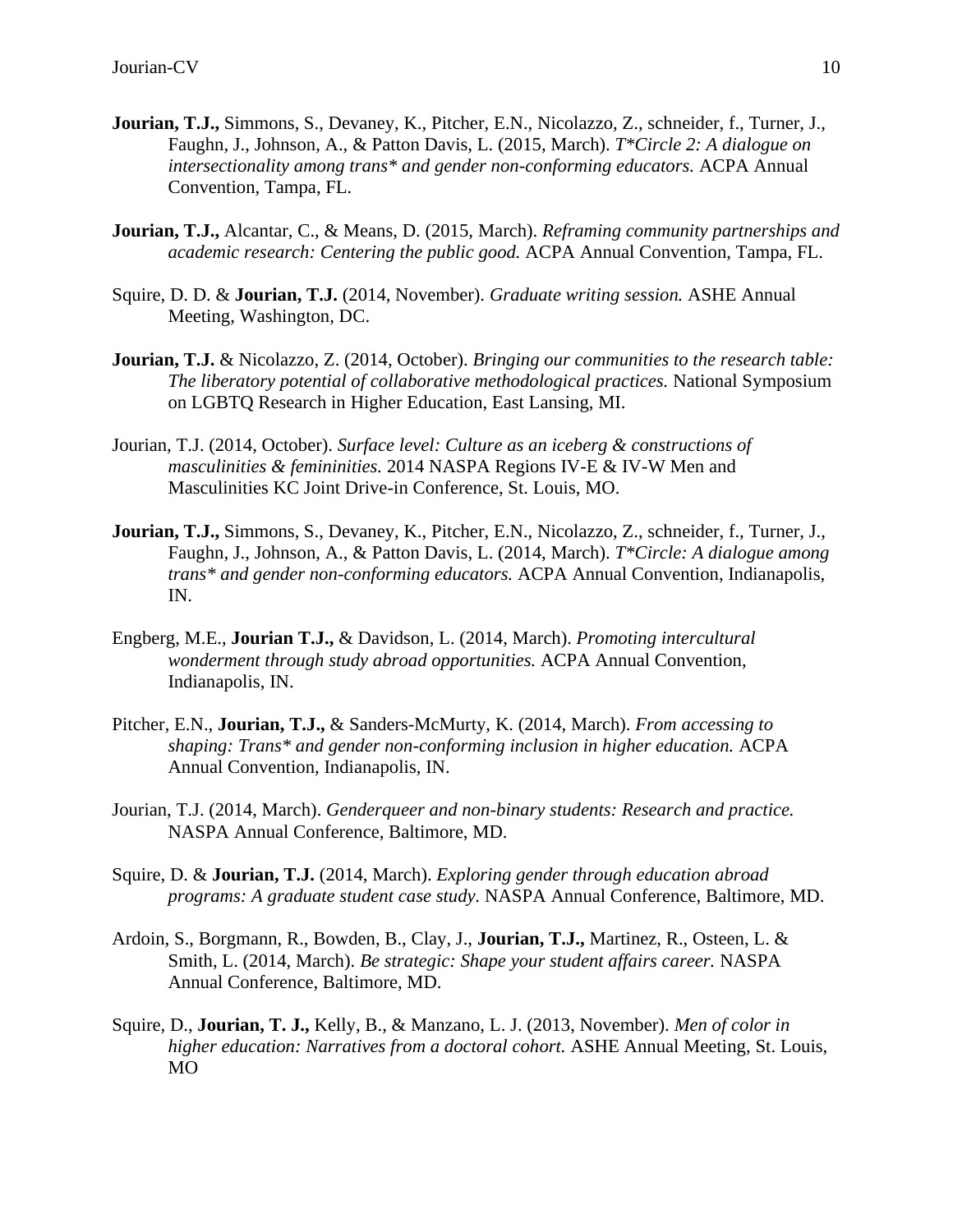- Engberg, M.E., & **Jourian, T.J.** (2013, November). *Intercultural wonderment and study abroad.*  ASHE Annual Meeting, St. Louis, MO
- **Jourian, T.J.,** Devaney, K., & Simmons, S. (2013, April). *Genderqueer and non-binary students: Research and practice.* Loyola University Chicago School of Education Research Symposium: Community of Scholars, Chicago, IL.
- **Jourian, T.J.,** Devaney, K., & Simmons, S. (2013, February). *Deconstructing the gender mosaic: The genderqueer and non-binary pieces of the puzzle.* Midwest Bisexual, Lesbian, Gay, Transgender, and Ally Colleges Conferences, Lansing, MI.
- **Jourian, T.J.** & Brown, M.G. (2011, December). *LGBTQI Student Leaders: Navigating Stress, Seeking Support.* NASPA Multicultural Institute, Atlanta, GA.
- Roper, L., Washington, J., White, L., Gonzalez, A., Travers, S., Subbaraman, S., Roy, P. & **Jourian, T.J.** (2011, March). *Our(selves) among others: Deepening our understandings of the intersections of race, sexual orientation, gender identity, and gender expression.* NASPA 2011 GLBT Knowledge Community Pre-Conference Institute, Philadelphia, PA.
- Bilodeau, B., & **Jourian, T.J.** (2010, March). *Genderism: Transgender students and binary systems.* NASPA Annual Conference, Chicago, IL.
- Bilodeau, B., & **Jourian, T.J.** (2009, March). *Genderism: Transgender students and binary systems.* ACPA Annual Convention, Washington, DC (both as full-day pre-convention institute and workshop session during the convention).

### **Poster Presentations**

- **Jourian, T.J.** (2017, April). *Trans\* as method: The possibilities of trans\*ing constructs.*  LGBTQ Scholars of Color National Conference, New York City, NY
- Squire, D.D., Williams, T., Cartwright, M., **Jourian, T.J.,** Monter, M., & Weatherford A. (2014, March). *Exploring gender through education abroad programs: A graduate student case study.* ACPA Annual Conference, Indianapolis, IN

# **TEACHING EXPERIENCE**

# **Graduate**

**Oakland University**

Introduction to American Higher Education (Summer 2019 – fully online) Critical Social Justice Perspectives (Winter 2019) Introduction to Academic Affairs (Fall 2018) Counseling/Advising College Students (Winter 2018; Winter 2019) Introduction to Student Affairs (Winter 2018; Winter 2019) College Student Development Theories (Fall 2017; Fall 2018) Research Methodology: Qualitative Methods and Analysis (Fall 2017)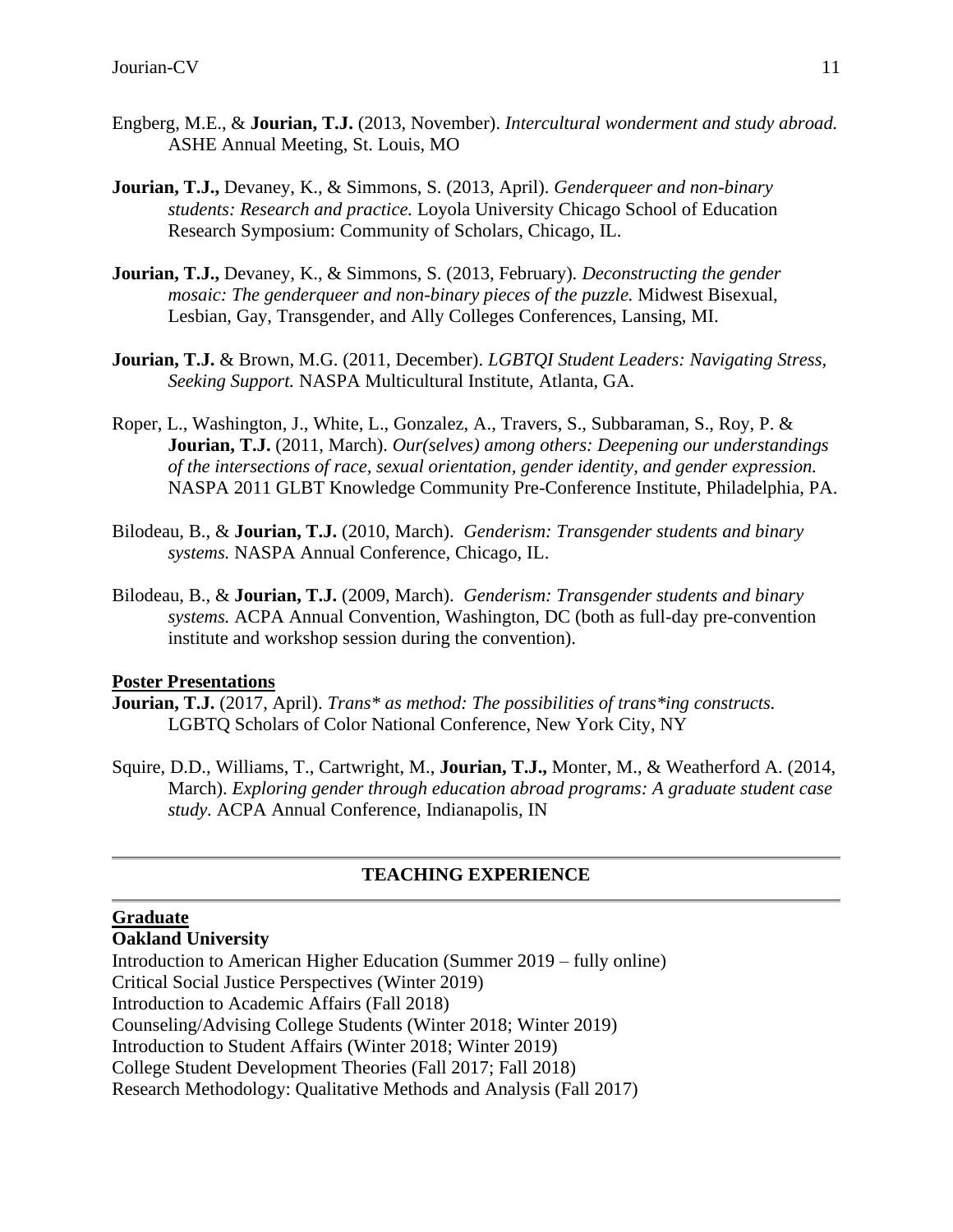# **West Chester University, West Chester, PA**

Advising & Supporting Students – Internship I (Spring 2020; Temporary Instructor)

### **Merrimack College, North Andover, MA**

Higher Education in American Society (Summer 2015; Adjunct Faculty)

### **Loyola University Chicago, Chicago, IL**

Student Development Theory (Spring 2015 Adjunct Faculty; Spring 2014 w/ Dr. John Dugan) Student Affairs Profession in Higher Education (Fall 2014 TA w/ Dr. OiYan Poon) Multiculturalism for Social Justice in Higher Ed (Fall 2013 TA with Dr. Bridget Turner Kelly)

### **Non-Course Instructional Activity**

Comprehensive Exam Committee Member for Berkley Brown (Oakland University) Dissertation Committee Member for Halleh Hashtpari (University of Utah) Dissertation Committee Member for Kamaro Abubakar (New England College) Comprehensive Exam and Dissertation Committee Member for Sy Simms (University of Arizona)

### **Undergraduate**

### **University of Vermont, Burlington, VT**

Campus Cultures, Social Justice & Requirements of a Resident Advisor (Spring & Fall 2009)

### **Michigan State University, East Lansing, MI**

Student Leadership (Spring 2004 co-instructor with Jessica Rehling)

### **Guest Lectures (more than 50 including:)**

The College Student (Spring 2020 with Dr. Z Nicolazzo at University of Arizona) Women in Higher Education (Fall 2014 with Dr. Bridget Turner Kelly at LUC) Leadership in Higher Education (Fall 2014 with Dr. Michael Anthony at LUC)

# **INVITED TALKS AND CONSULTING WORK**

- Jourian, T.J. (2021, April). *The Intersections of BIPOC and Trans Communities.* Edinboro College, Virtual Keynote.
- Jourian, T.J. (2021, April). *Fun and carefree like my polka dot bowtie: Disidentifications of Trans Masculine Students of Color.* BIQTPOC in Higher Education, Virtual Symposium
- Jourian, T.J. (2021, March). *Trans Day of Visibility: The "Tipping Point" and what are we being tipped into.* Blackbaud, Online Presentation.
- Jourian, T.J. (2021, January). *Gender and Sexual Minoritized Populations in Higher Ed: Promoting Affirming and Healthy Learning Environments.* Chamberlain College of Nursing, Inaugural LGBTQ Series Speaker, Virtual Lecture.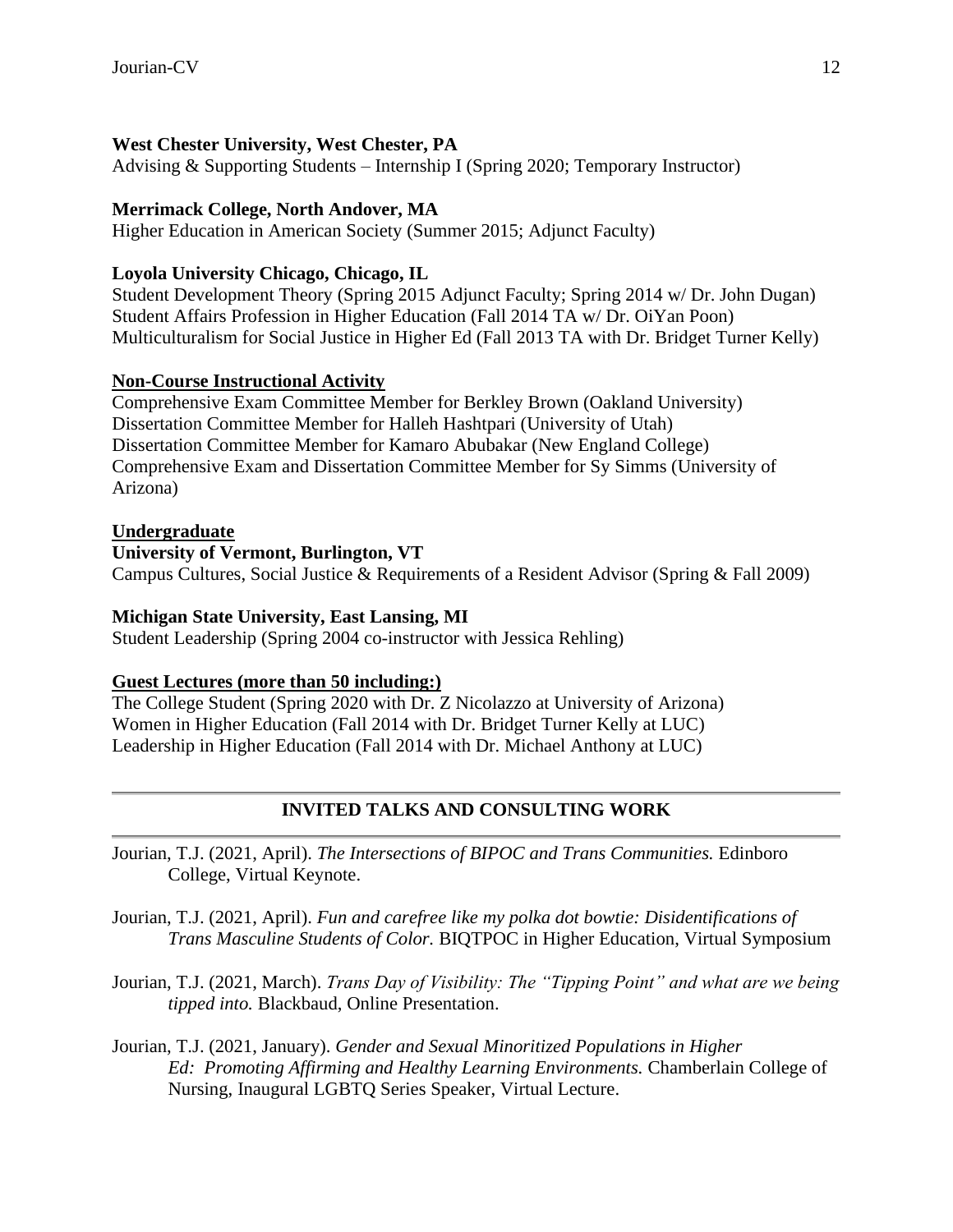- Jourian, T.J. (2020, April). *Higher education and [trans] populations and research.* NYU Solidarity Week, New York University, Virtual Lecture.
- Jourian, T.J. (2020, February). *From accessing to shaping: Rethinking trans 'inclusion' on college campuses.* College of Education Distinguished Lectures on Equity and Inclusion, Auburn University, Auburn, AL.
- Jourian, T.J. (2020, February). *Immigration and Identity.* College of St. Benedict & St. John's University, Collegeville, MN.
- Jourian, T.J. (2020, January). *(Trans)Gender 101.* Mount Holyoke College, Holyoke, MA.
- Shlasko, D., Wagner, R. & **Jourian, T.J.** (2020, January). *Design and facilitation for social justice seminars.* College of St. Benedict & St. John's University, Collegeville, MN.
- Jourian, T.J. (2018, November). *Embracing and living a scholar-activist identity.* ASHE Council on Ethnic Participation Mentor/Protégé Program, Tampa, FL.
- Jourian, T.J. (2018, October). *LGBTQ student experiences in higher education.* Multicultural Student Affairs staff, Northwestern University, Chicago, IL.
- Jourian, T.J. (2018, September). *Queer understandings of leadership.* DePauw University, Greencastle, IN.
- Tachine, A., **Jourian, T.J.**, Poon, O., & Davis, C. H. F. (2018, February). *New directions in higher education scholarship and activism.* AERA Division J Grad Network, #DivJChat, Twitter.
- **Jourian, T.J.,** Catalano, D.C.J., & Manion, J. (2018, January). *Trans students and experiences at women's colleges.* Mount Holyoke College Board of Trustees meeting, New York, NY.
- Jourian, T.J. (2017, October). *Dismantling the gender binary and creating gender expansive spaces.* Arkansas State University, Jonesboro, AR.
- Jourian, T.J. (2017, October). *Trans\*forming higher education and being brown about it: Centering intersectionality in trans liberation.* Penn State University, New Kensington, PA.
- Jourian, T.J. (2017, August). *Re-conceptualizing gender and sexuality (at UMass).* University of Massachusetts Amherst Residence Education: Equity, Diversity, and Inclusion Seminar, Amherst, MA.
- Jourian, T.J. (2017, June). *Gender expansive programming and support services.* Agnes Scott College, Decatur, GA.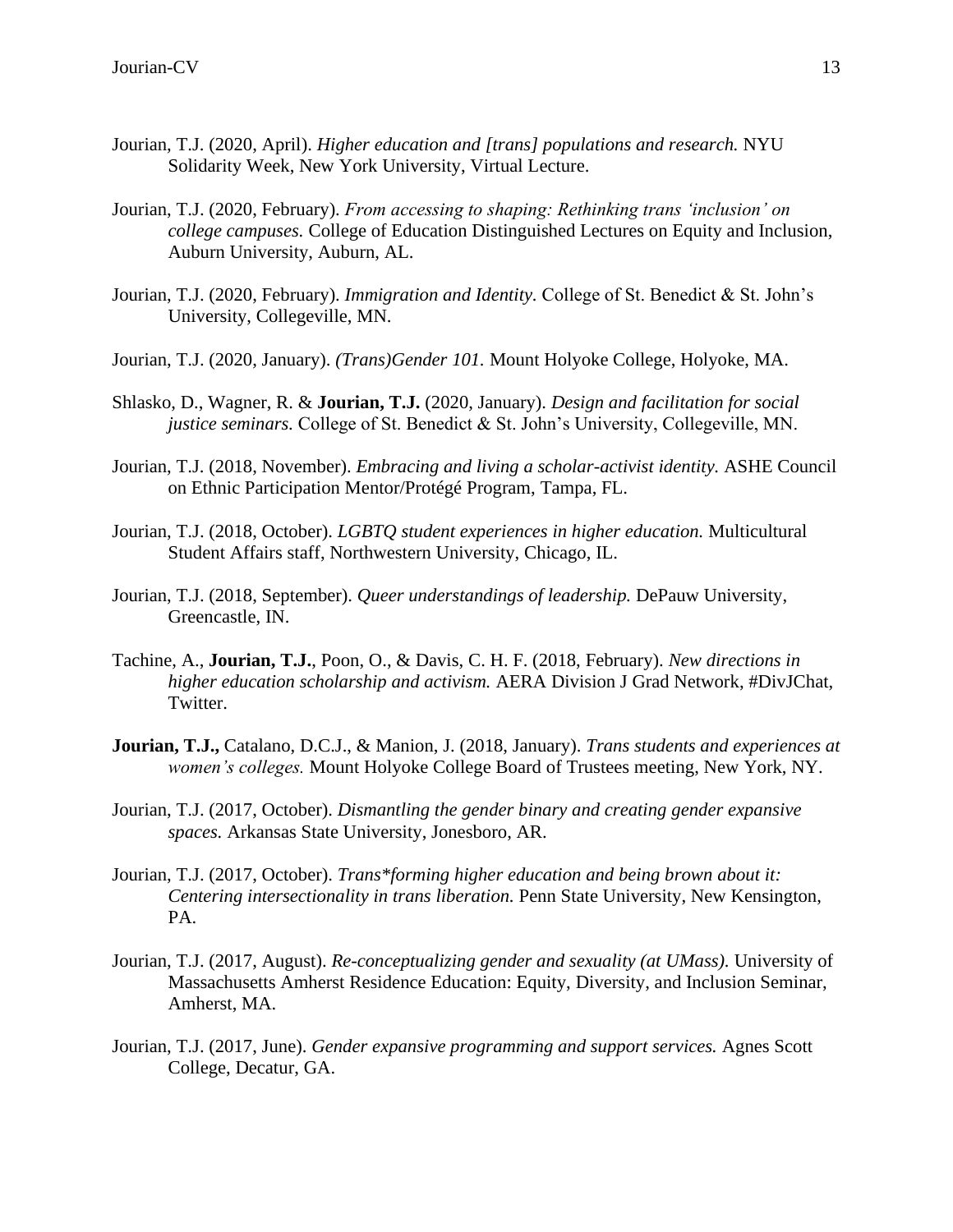- Jourian, T.J. (2017, April). *From accessing to shaping: Rethinking trans 'inclusion' at college campuses.* Southern Oregon University, Ashland, OR.
- Jourian, T.J. (2017, March). *Feminism and trans\*formation: Gender liberation through a critical trans politic.* Frostburg State University, Frostburg, MD.
- Jourian, T.J. (2017, March). *Building trans-inclusive movements.* Frostburg State University, Frostburg, MD.
- Jourian, T.J. (2016, September). *Evolving nature of sexual orientation and gender identity.*  LGBT 350, Northern Illinois University. DeKalb, IL.
- Jourian, T.J. (2016, May). *(Trans)Gender and race in economic justice work.* 9to5 National Retreat. Cabrini Center, Des Plaines, IL.
- Jourian, T.J. (2016, April). *Surface level: Culture as an iceberg & constructions of masculinities & femininities.* University of Wisconsin-Stevens Point. Stevens Point, WI.
- Jourian, T.J. (2016, April). *Trans\*forming athletics and fitness: Stories of resilience and change.*  Wilson College. Chambersburg, PA.
- Jourian, T.J. (2016, April). *Feminisms and trans\*formation: Gender liberation through a critical trans politic.* University of North Carolina-Asheville. Asheville, NC.
- Jourian, T.J. (2015, October). *It's not just the bathrooms: Assessing and improving trans\* student access and experiences.* Upper Midwest Region Association of College and University Housing Officers Conference. La Crosse, WI.
- Jourian, T.J. (2015, April). *Serving trans\* international and racially diverse students at WVU*. Diversity, Equity, & Inclusion. West Virginia University, Morgantown, WV.
- Jourian, T.J. (2015, April). *Supporting trans\* students at WVU*. Division of Student Life. West Virginia University, Morgantown, WV.
- Jourian, T.J. (2015, April). *Housing trans\* students at WVU*. Housing & Residential Life. West Virginia University, Morgantown, WV.
- Jourian, T.J. (2015, March). *Managing Triggers.* Brown Boi Project Leadership Retreat, Las Vegas, NV.
- Nicolazzo, Z., **Jourian, T.J.**, Simmons, S. L., Means, D., & Catalano, C. (2015, February). *New scholarship swap and share.* ACPA Standing Committee on LGBT Affairs Webinar.
- **Jourian, T.J.,** Ross, A., & Richards, J. (2015, February). *Race in trans\* communities*. Creating Change Conference, Racial Justice Institute, Denver, CO.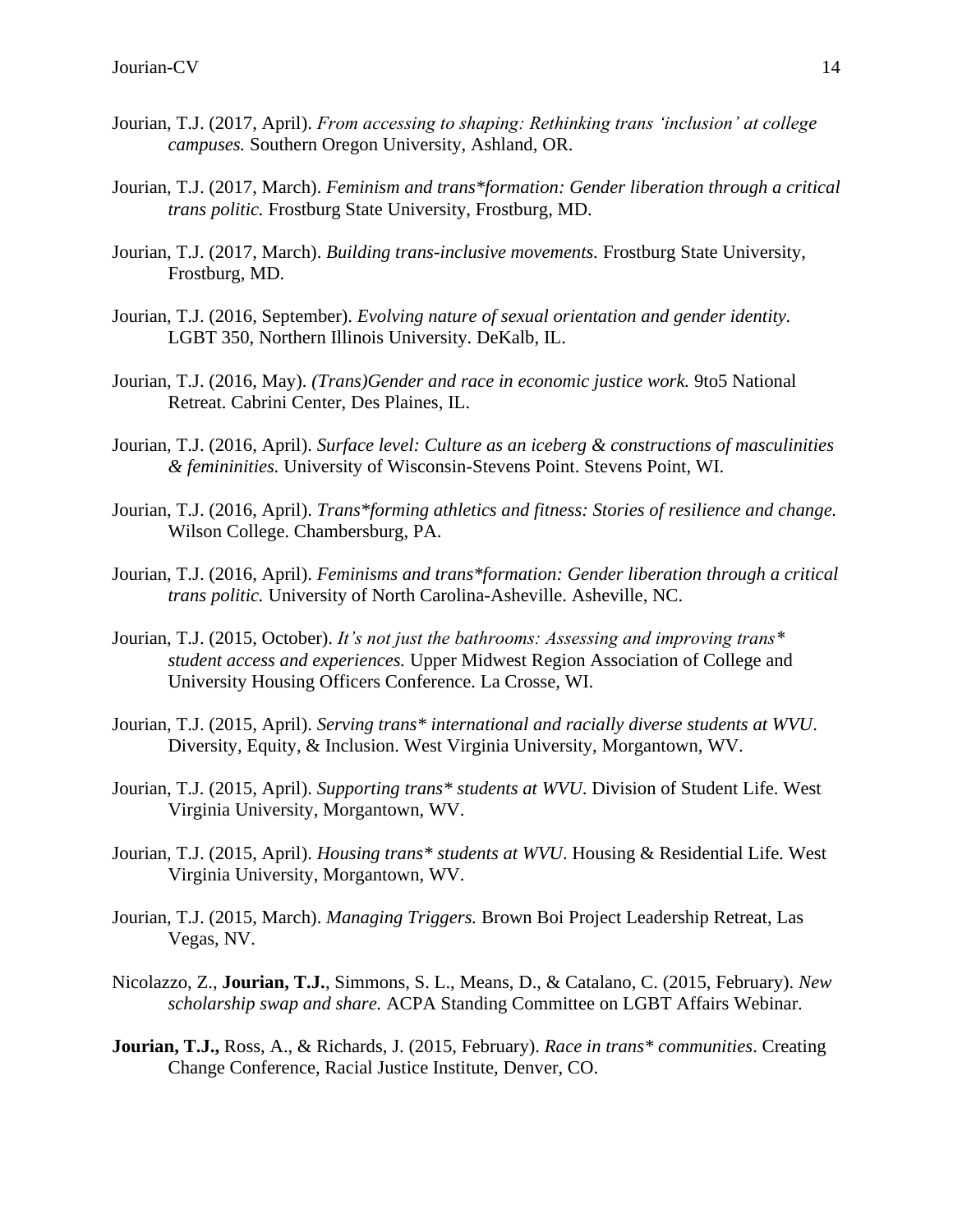- Jourian, T.J. (2014, November). *Surface level: Culture as an iceberg & constructions of masculinities & femininities.* 2014 Great Lakes Colleges Association Students of Color Leadership Conference, Greencastle, IN
- Jourian, T.J. (2014, September). *Making NLG social justice work intersectional, empowering, and dynamic.* 2014 National Lawyers Guild Law for the People Convention, Anti-Racism Committee Annual Training, Chicago, IL
- Brooks, D., Motley, M., & **Jourian, T.J.** (2014, February). *Quieting the voices of internalized oppression and self-care for people of color.* Creating Change Conference, Racial Justice Institute, Houston, TX.
- Bilodeau, B. & **Jourian, T.J.** (2013, December). *Developing gender-inclusive facilitation.* Dialogue presented for ACPA's Commission for Social Justice Educators.
- Jourian, T.J. (2013, October). *From accessing to shaping: Rethinking trans\* 'inclusion' on college campuses.* Presented at Annual LGBT History Month Opening Kick-Off, Governors State University, University Park, IL
- **Jourian, T.J.,** Devaney, K., & Simmons, S. (2013, May). *Genderqueer and non-binary students: Research and practice.* Webinar presented for ACPA's Standing Committee for LGBT Awareness.
- Jourian, T.J. (2013, May). *Consuming virtual queerness: Bite size enough for you?* Presented at DePaul University, Chicago, IL
- Jourian, T.J. (2013, May). *From accessing to shaping: Rethinking trans\* 'inclusion' on college campuses.* Presented at the 6<sup>th</sup> Annual LGBTA Month Opening Keynote and Breakfast, DePaul University, Chicago, IL
- Jourian, T.J. (2012, July). *Queering the intersections: Why are all the (queer) students of color sitting together in the cafeteria.* Presented at the Creating Safe Campuses in Georgia: Supporting LGBTQ Students in Higher Education, Agnes Scott College, Atlanta, GA.
- Jourian, T.J. (2012, July). *Advancing and promoting safe space programs.* Presented at the Creating Safe Campuses in Georgia: Supporting LGBTQ Students in Higher Education, Agnes Scott College, Atlanta, GA.
- Bilodeau, B., & **Jourian, T.J.** (2010, October). *Genderism: Transgender students and binary systems.* Webinar presented for NASPA's GLBT Issues Knowledge Community.

### **Invited Panel Participation:**

Greene, J., Johnson, A. H., **Jourian, T.J.**, Meadow, T., Nanney, M. (2021, August). *Research and writing outside the academy.* Sociologists for Trans Justice's Publish Me Writing Symposium, Virtual.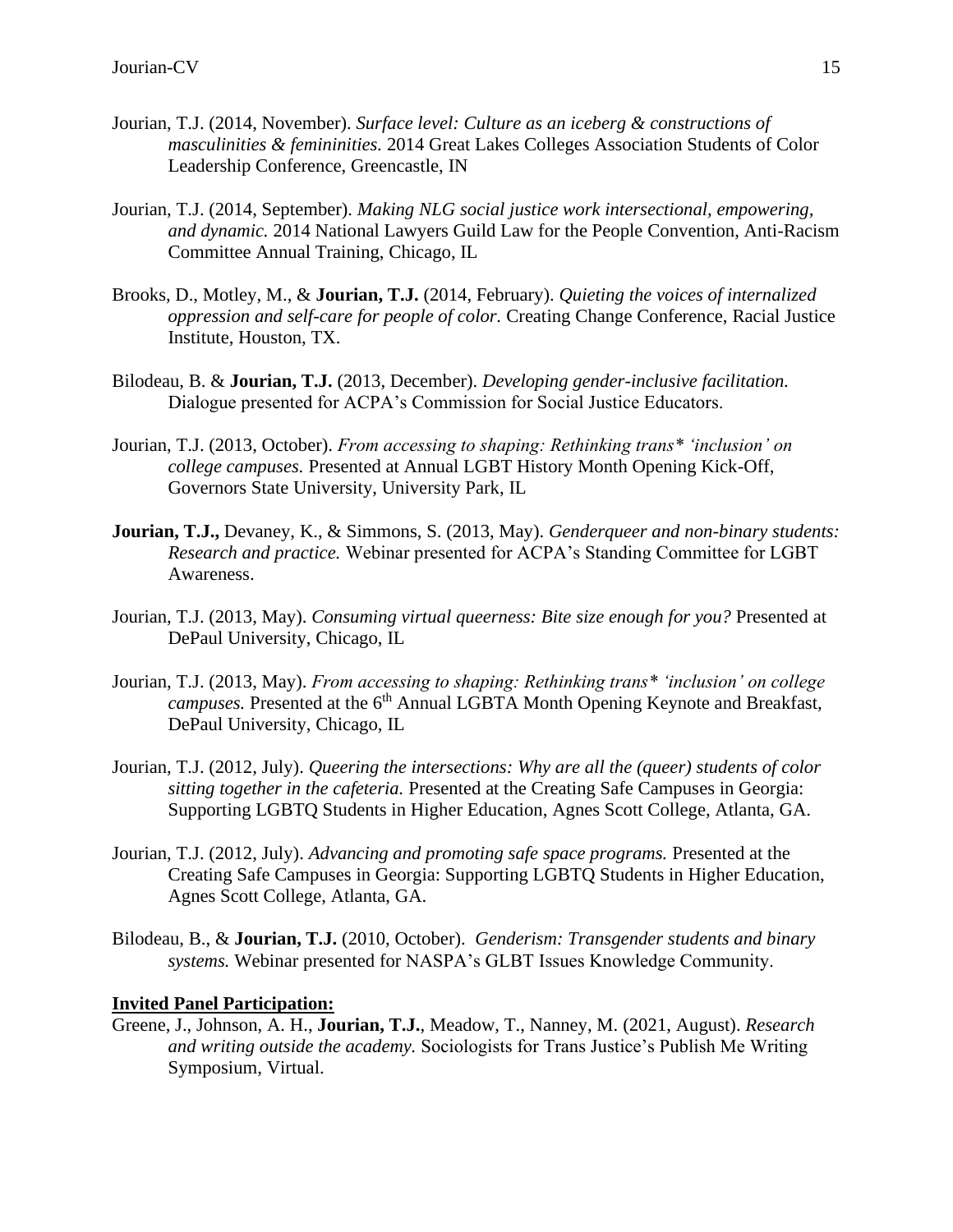- Bishop, J., Corbett, E., Flores, S., **Jourian, T.J.,** & McGuire, K. (moderator) (2021, April). *Positioning scholarship for impact*. AERA Annual Meeting, Division J Emerging Scholars Workshop, Virtual.
- Riley, J. R., Govan, R. H., **Jourian, T.J.**, & Espino Lira, M. (moderator) (2020, November). *Equity and justice in the wake of advancing full participation through scholar activism.*  ASHE Annual Meeting, Virtual.
- Johnston-Guerrero, M., Esquilin, M. E., **Jourian, T.J.,** Pope, R. L., & Stewart, D-L (2019, May). *LGBTQ+ faculty of color navigating academia panel discussion and dialogue.* National Conference on Race and Ethnicity in Higher Education (NCORE), Portland, OR.
- Beatty, C., Catalano, D. C. J., Edwards, K. E., **Jourian, T.J.,** Klobassa, V., Sasso, P., Tillapaugh, D., & Laker, J. (2019, March). *Coalition on Men and Masculinities Emerging Scholars Workshop.* ACPA Annual Convention, Boston, MA.
- **Jourian, T.J.**, Meadow, T., Currah, P., & Neto, J. N. (2017, March). *Gender and sexuality in inclusive classrooms.* Barnard College, New York City, NY.
- Diaz, H., Wheatle, K., **Jourian, T.J.,** Amechi, M. (2016, March). *2016 NASPA Doctoral Seminar: Navigating doctoral study milestones panel.* NASPA Annual Conference, Indianapolis, IN.
- **Jourian, T.J.,** Holmes, A., Jones, S. R., Tillapaugh, D. (2015, March). *Academic writing and publishing: Tips for graduate student success.* ACPA Annual Convention, Tampa, FL.
- Armstead, M., Grosser, J., & **Jourian, T.J.** (2015, February). *Exploring Pathways Forward for LGBT2s.* Consortium of Higher Education LGBT Resource Professionals, online.
- Hughes, B., Renn, K. A., Abes, E. S., **Jourian, T. J.,** Means, D. R., Denton, J. M., Robinson, C. S. (2014, November). *Queering the academy: Queer theory as a theoretical foundation in higher education research.* ASHE Annual Meeting, Washington, DC.
- **Jourian, T.J.,** Squire, D., Morris, P., Hoellein, T. (2014, October). *Publishing and authoring in an open access world: Panel discussion.* Open Access Week, Loyola University Libraries, Chicago, IL.
- Bailey, M., Hickey, D., **Jourian, T.J.**, & McKibben, L. (2006, March) *Death by Gender: Organizing Against Hate*. GenderYOUTH Leadership Summit, GenderPAC, Washington, DC
- Clare, E., Renn, K. A., Patterson, R., & **Jourian, T.J.** (2003, November) *Border Crossings: Multiple Oppression and LBGT Identities.* Michigan State University, East Lansing, MI

### **Conference and Community Keynotes:**

2020 NYU Solidarity Week – New York University, New York, NY.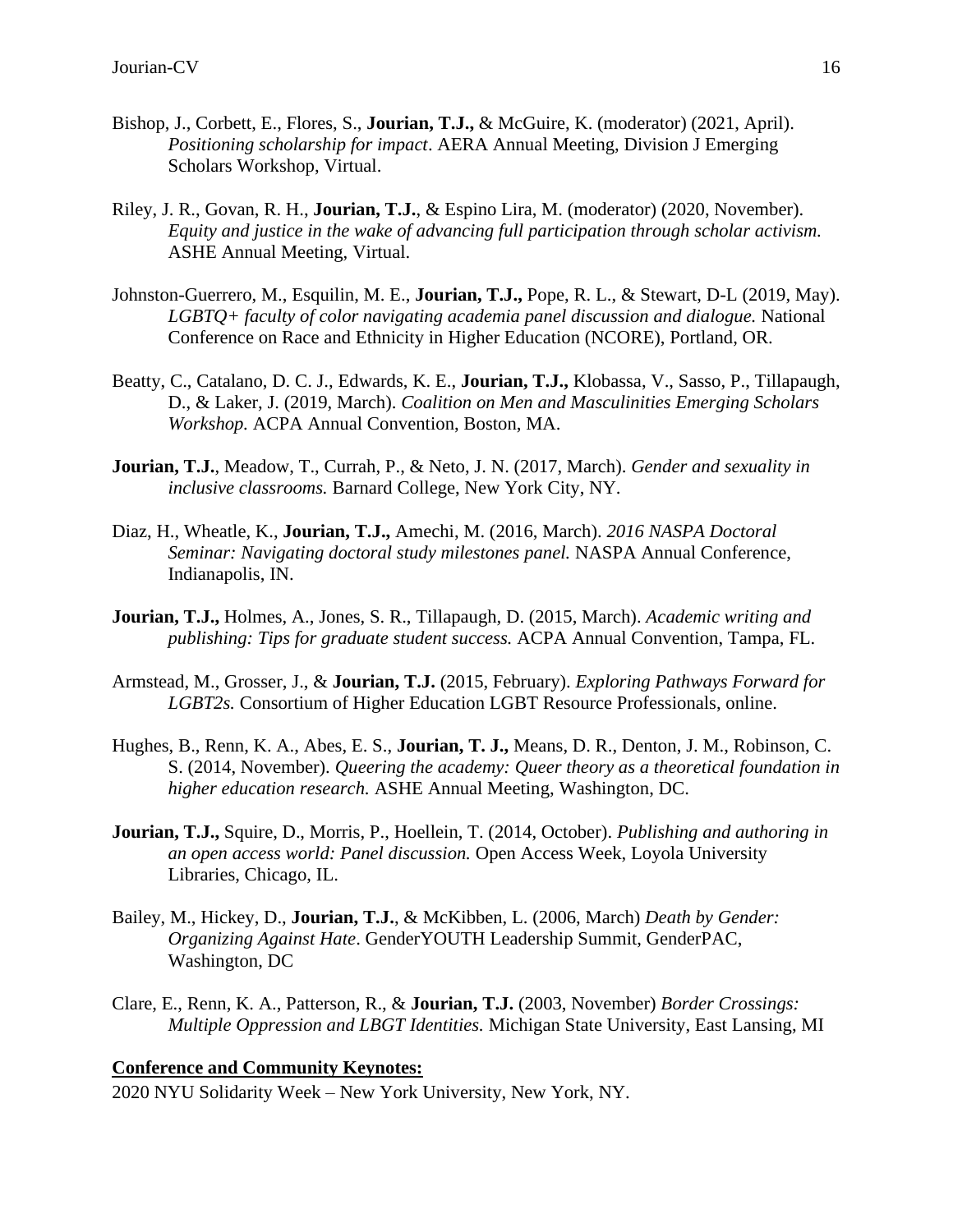2018 Pride Week Speaker – Siena Heights University, Adrian, MI 2017 Trans Activism Week Keynote – Southern Oregon University, Ashland, OR 2017 Five Colleges Queer Gender & Sexuality Conference – Hampshire College, Amherst, MA 2016 Sankofa Lecture Series – Lesley University, Cambridge, MA 2016 Trans Awareness Week Keynote – University of Rhode Island, Kingston, RI 2016 LGBTQ+ Awareness Month Keynote – Eastern Washington University, Cheney, WA 2016 LGBTQIA Month Keynote: The Politics of Pee – Highline College, Des Moines, WA 2016 CUSP Student Leadership Conference - S Puget Sound Community College, Olympia, WA 2015 Trans Activism and the History of Revolutionary Leadership: A Salon with Reina Gossett, Holiday Simmons, and Raquel Willis – Agnes Scott College, Atlanta, GA 2015 UMR-ACUHO Regional Conference – La Crosse, WI 2015 Being Brown About It: An Intersectional Trans\*formation – West Virginia University, Morgantown, WV 2015 O.N.E. Leadership Conference – Denison University, Granville, OH 2014 A Conversation on Trans Activism & Redefining Leadership with Janet Mock – Agnes Scott College, Atlanta, GA 2014 GLCA Students of Color Leadership Conference – DePauw University 2014 Hillside Social Justice Series – Loyola University Maryland 2014 ALLIES Spring Speaker – Gettysburg College 2014 Equality Leadership Colloquium: LGBT Issues in Higher Education – Ypsilanti, MI 2013 LGBT History Month – Governors State University 2013 LGBTQA History Month – University of Wisconsin Madison 2013 DePaul University LGBTQA Month Opening Keynote 2012 Georgia GSA Summit – Agnes Scott College 2012 Northeast LGBT Conference –The Sage Colleges 2012 MOSAIC Conference – Carnegie Mellon University 2011 Camp Pride – Vanderbilt University 2009 Transgender Day of Remembrance – Burlington, VT 2008 Out & Greek Leadership Conference – Chicago, IL 2008 Midwest BLGTA Colleges Conference – University of Illinois Urbana-Champaign 2006 ACPA Convention Standing Committee for LGBT Awareness Guest Speaker 2003 Michigan Pride Rally – Lansing, MI

# **CAMPUS/DEPARTMENTAL TALKS**

Jourian, T.J. (2019, March). *1000 paper cuts: The impact of microaggressions.* Part of the "Myth of Post-Racial Society" series hosted by the School of Education and Human Services Committee for Equity, Diversity, & Inclusion. Oakland University, Rochester, MI.

Pittiglio, L., **Jourian, T.J.**, Kruse, J. & Shajahan, A. (2018, April). *Implicit bias and health equity.* At Partnering for Health Equity Symposium. Oakland University William Beaumont School of Medicine. Rochester, MI

Leininger, J., Daniel-McCarter, O., & **Jourian, T.J.** (2015, December). *Supporting trans and gender expansive youth in schools.* Loyola University of Chicago School of Education.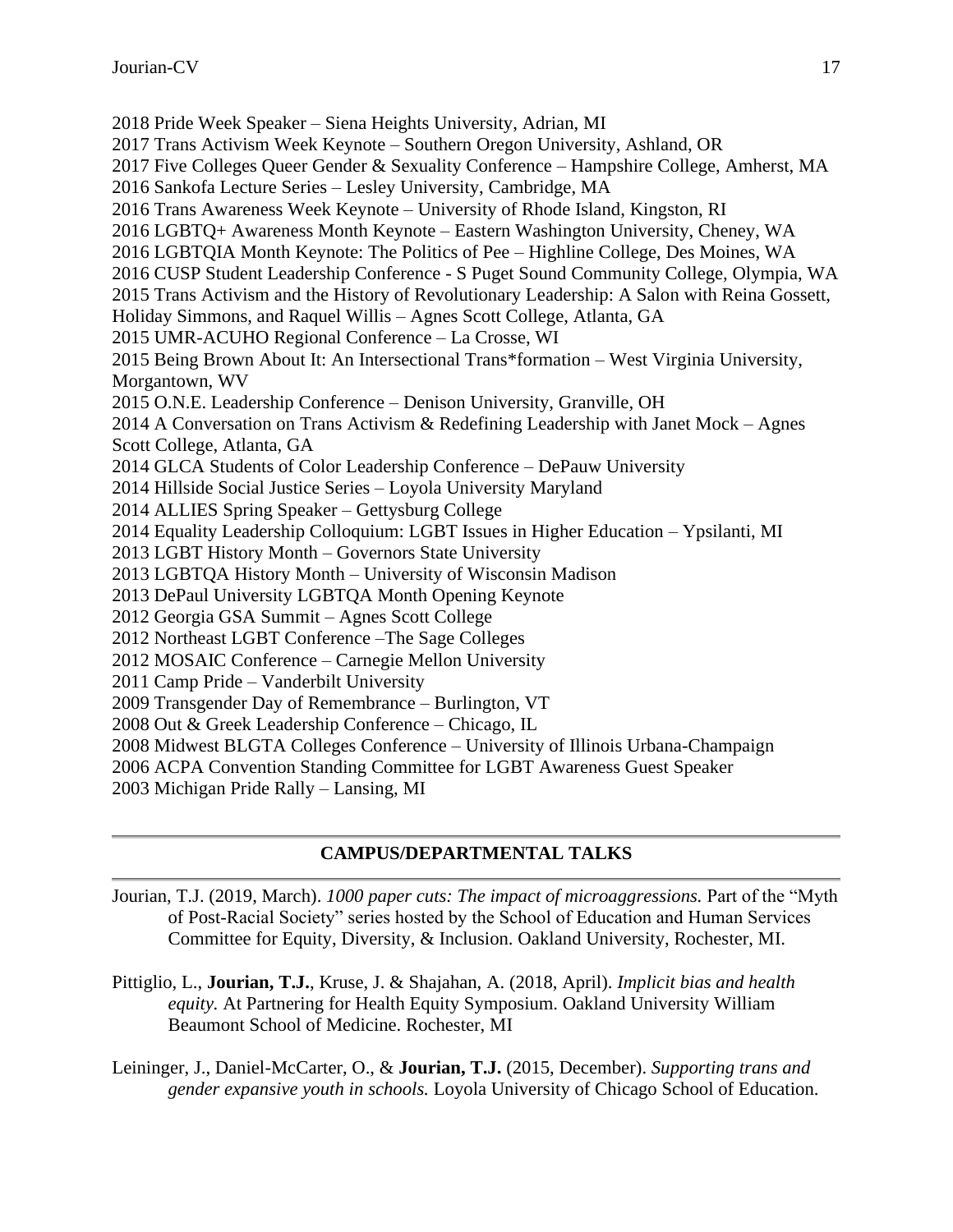Chicago, IL.

**Jourian, T.J.** & Brown, M.G. (2012, April). *Understanding and serving LGBTQI patients.* Presented at AprilFest 2012, Vanderbilt Nursing, Nashville, TN

**Jourian, T.J.** & Sheffer, P. (2011, November). *Safe Zone & GLSEN: LGBTQI ally training.* Presented at Peabody School of Education, Vanderbilt University, Nashville, TN

# **SERVICE TO CAMPUS**

# **Oakland University, Rochester, MI**

Committee for Equity, Diversity, and Inclusion, School of Education and Human Services (2018-2019) Diversity Advocate, Department of Organizational Leadership (2018-2019) Human Resources Development Faculty Search Committee, Department of Organizational Leadership (2018-2019) Marketing Committee, Department of Organizational Leadership (2018-2019) Research Support Committee, School of Education and Human Services (2017-2019) 2018 and 2019 Pride Month Committees, Gender & Sexuality Center (2017-2019) Cultivating and Sustaining Productivity Learning Community, Center of Excellence in Teaching and Learning (2018-2019)

# **Loyola University Chicago, Chicago, IL**

#BlackLivesMatter Conference Planning Committee (2015-16) School of Education Diversity Committee member (2013-15) Planning Committee, Programs and Reviewers Committee, and Distinguished Programs AJCU 2014 Conference on Diversity and Equity Planning Committee (2013-14) Co-leader of Alternative Break Immersion trip to Dorothy Day Catholic Worker (2012-13) Visiting editor, BROAD: A feminist & social justice magazine, LGBTIQ issue (2013)

# **Vanderbilt University, Nashville, TN**

Dean of Students Strategic Planning Taskforce: Diversity Education (2011-12) Civility Committee (2011-12) MLK Day Committee (2011-12) Diversity Initiatives (Fall 2011) RA Training Committee, Office of Housing and Residential Education (Spring 2011 - Fall 2011) Program of the Month, Office of Housing and Residential Education (2010-12) Transfer Student Orientation 2011 (2010-11) Outstanding Senior Class of 2011 Selection Committee (Fall 2010)

# **University of Vermont, Burlington, VT**

Presidential Commission of LGBT Equity (2009-10) Divisional Diversity Committee, Division of Student and Campus Life (2009-10) Professional Staff Recruitment, Training & Selection Committee, RET (2009-10) Diversity Continuity Committee for Pro Staff and RA Training, RET (2009-10)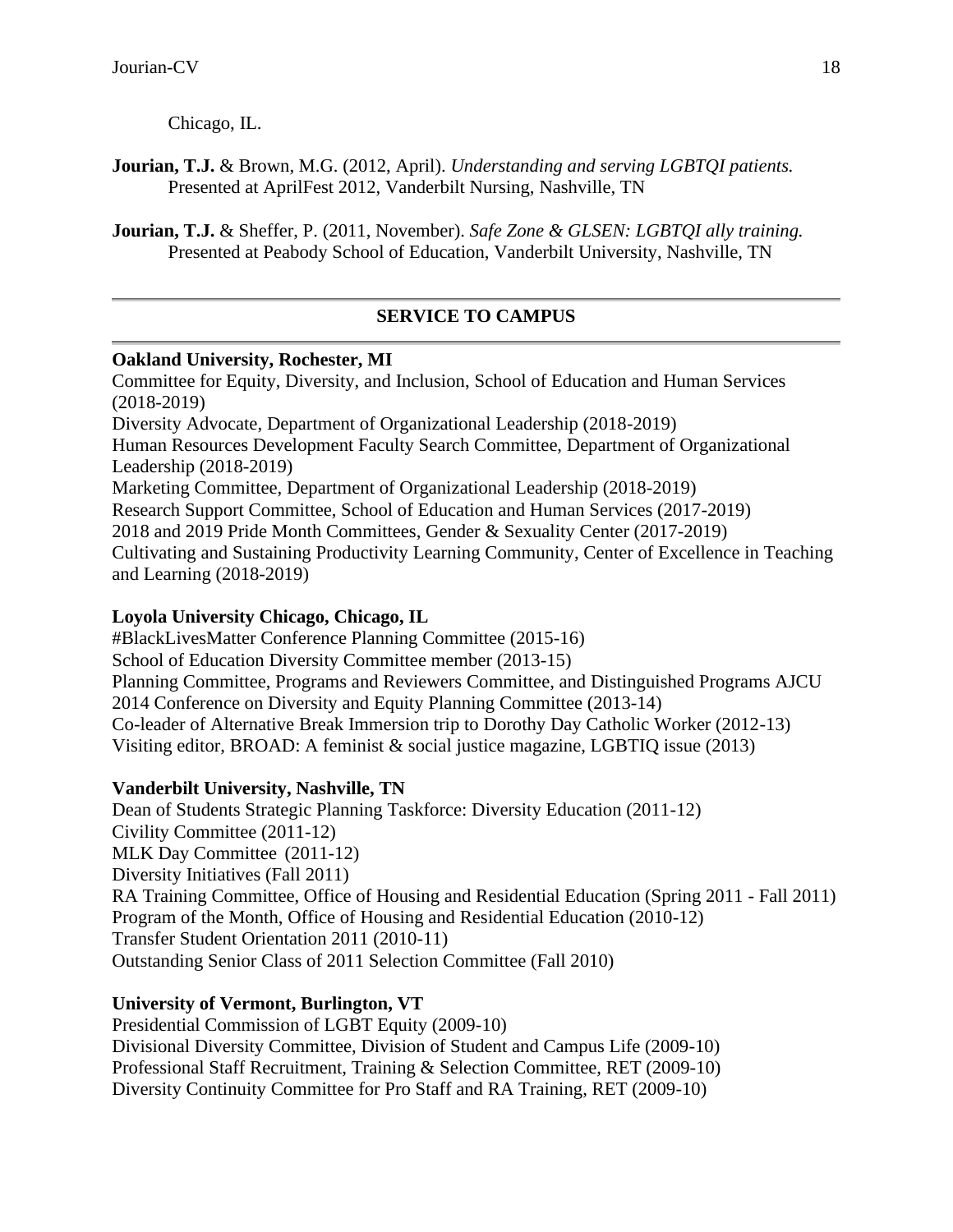Professional Education and Training Committee, Residential Life (2009-10) Next Step Advisory Committee & Participant Selection Committee (2009-10) Living/Learning Program Selection Committee (2009-10) Gender Neutral Housing Taskforce, Residential Life (2008-10) Next Step Facilitator (January 2009 & 2010) Resident Advisor Training Committee, Residential Education Team (Summers 2009 & 2010) Facilitator, World Café: Conflict Resolution (January 2010) LGBTQA Awards Committee (Spring 2009) Advocacy through Policy Review Committee, Residential Life (2008-09) Community and Leadership Development, Residential Education Team (Fall 2008)

### **Michigan State University, East Lansing, MI**

Assistant Hall Director Hiring and Placement Committee, Residence Life (Spring 2004) Moving Forward: 10<sup>th</sup> Anniversary Celebration Committee, LBGT Resource Center (2003) Vice President for Student Affairs & Services' LBGT Advisory Group (2003) Co-Chair & Outreach Coordinator, Midwest BLGTA Colleges Conference (2001-02)

# **SERVICE TO PROFESSION & ACADEMIA**

### **Center for Applied Transgender Studies**

Senior Fellow (2021-present) Membership Committee (2021-present)

# **Bulletin of Applied Transgender Studies**

Inaugural Editorial Board (2021-present)

# **Journal of Diversity in Higher Education**

Editorial Board member, Consulting Editor (2019-present); Practice Brief advisory panel member (2020-present); Invited reviewer (2018)

**International Journal of Qualitative Studies in Education** (2020, 2016, 2021), **Educational Researcher** (2020), **Journal of Gender Studies** (2019), **Journal of Higher Education** (2017), & **Multicultural Education Review** (2016) - Invited reviewer

**Routledge** (2018) & **Palgrave MacMillan** (2017) - Invited book manuscript/proposal reviewer

# **Journal of Critical Scholarship on Higher Education and Student Affairs**

Invited reviewer (2017) Advisory Board member (2016-2017) Editor in Chief (2015-2016) Managing Editor (2014-2015) Co-founder and Co-overseer of creation process (2013-2014)

### **ASHE – Association for the Study of Higher Education**

Council on Ethnic Participation (CEP) Program Committee; CEP Accessibility and Equity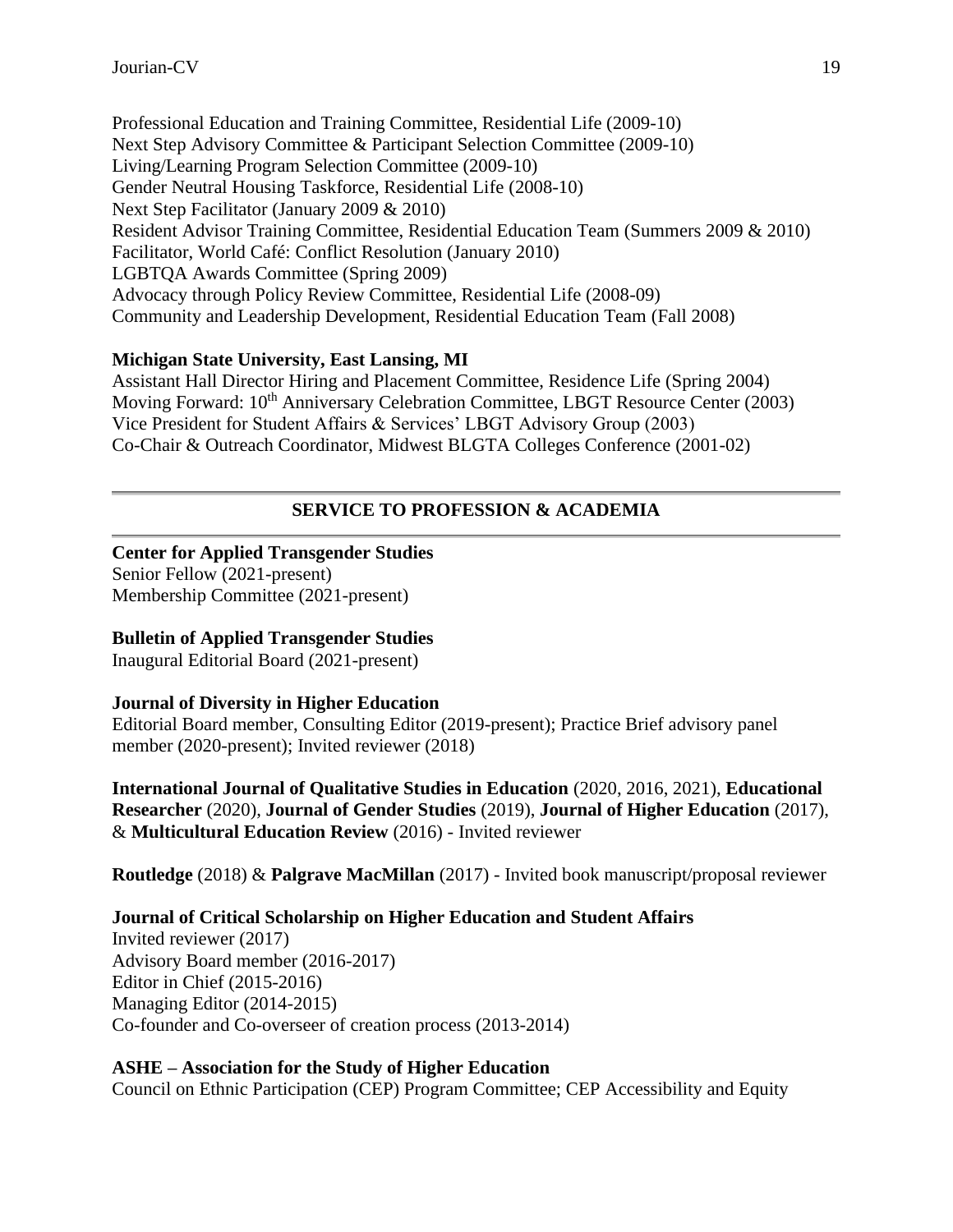Committee; Performance, Visual, and Digital Scholarship Session Chair (2020) Discussant (2019) CEP Poster Session Judge (2019) Community Engaged Research Institute Planning and Curriculum Development Team (2018) Annual Meeting Program Committee (2018) CEP Session Discussant (2018) CEP Mentor-Protégé breakout session facilitator (2018) Annual Conference and CEP Proposal Reviewer (2014, 2015, 2016, 2017, 2019, 2020) Annual Conference Session Chair (2014, 2016, 2017) CEP Awards Committee (2015, 2016)

# **ACPA- College Student Educators International**

4<sup>th</sup> Annual Emerging Scholars Workshop, Coalition on Men and Masculinities (2019) Research Paper Discussant, ACPA Annual Convention (2019) Reviewer, Commission for Professional Preparation Research and Writing Awards (2018-2019) Doctoral student representative, Code of Ethics Consortium Committee (2013-2014) Directorate member, Commission of Social Justice Educators (2009-2010) Small group facilitator, Institute on Social Justice (November 2010)

# **AERA – American Educational Research Association**

Annual Conference Reviewer, *Division J & Queer SIG* (2015)

# **NASPA- Student Affairs Administrators in Higher Education**

Past Chair, GLBT Knowledge Community (2014-2015) Co-Chair, GLBT Knowledge Community (2012-2014) Co-Chair Elect, GLBT Knowledge Community (2011-2012) Mentor, NASPA Undergraduate Fellows Program (2011-2012) Vice-Chair for Trans\* Inclusion, GLBT Knowledge Community (2010-2012) Planning Committee member, Multicultural Institute 2011 (2010-2011) Program reviewer, Multicultural Institute 2011 (2010-2011)

# **SERVICE TO COMMUNITY**

|                 | 2021-present PHL Pride Collective member; Marketing committee; Logistics & Entertainment<br>committee |
|-----------------|-------------------------------------------------------------------------------------------------------|
| 2018-2019       | Michigan Trans Health Advisory Board                                                                  |
| 2017            | Panelist for Evanston Township High School LGBTQ Summit – Evanston, IL                                |
| $2014$ -present | T*Circle Collective, founding member & 2016 Convening Planning Committee                              |
| 2013-2017       | Brown Boi Project Training Team and Innovation Team member                                            |
| 2014-2016       | Creating Change Conference Racial Justice Institute Faculty Member                                    |
| 2014-2016       | <b>Equality Research Center Advisory Board member</b>                                                 |
| 2014-2015       | Philadelphia Trans Health Conference Trans Masculine Working Group member                             |
| 2015            | Third Wave Fund's Mobilize Power Communications Team                                                  |
| 2014            | Summer of Brown Boi Unconferences and Racial Justice Institutes – California                          |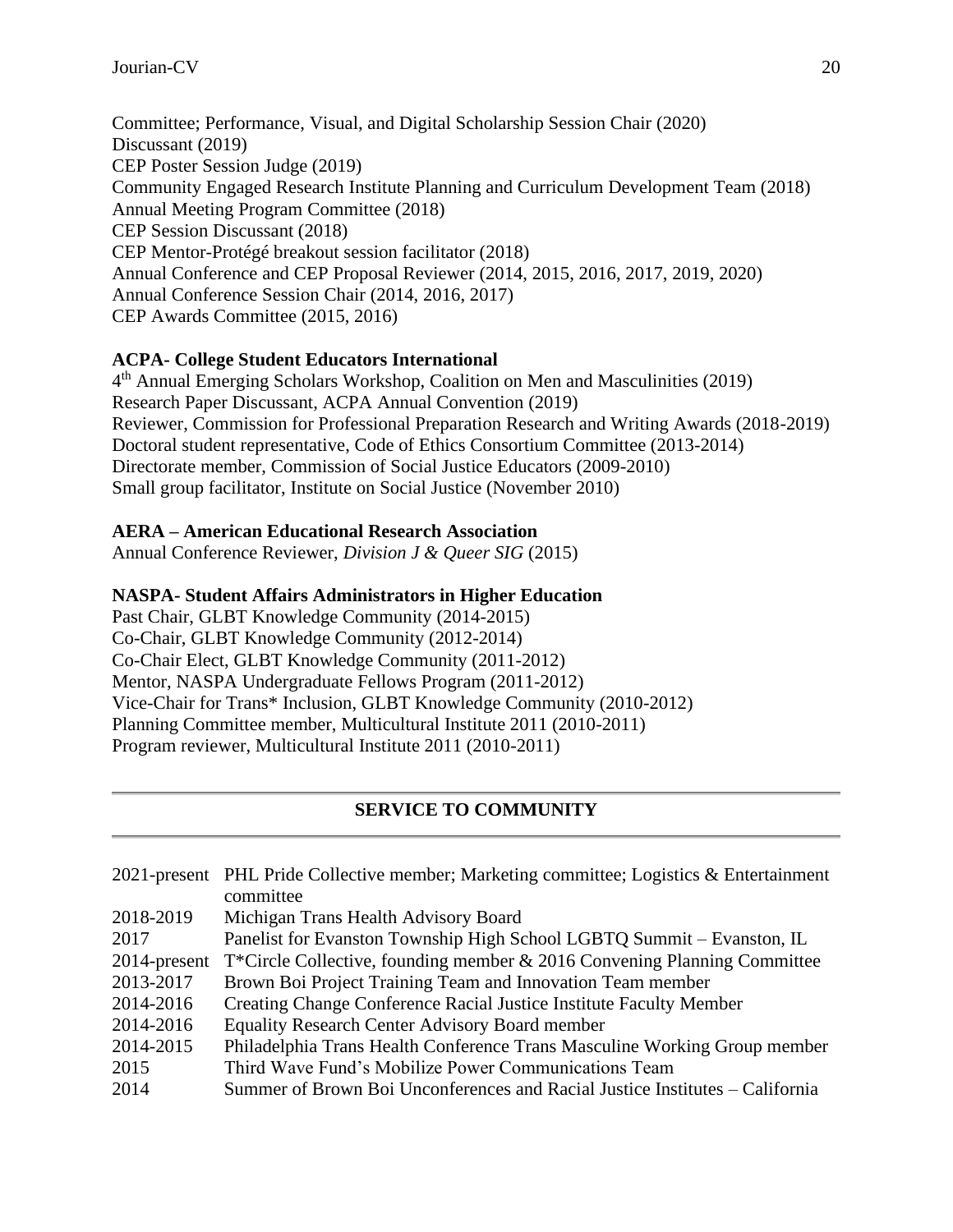| 2013        | The Trans 100 inaugural list curator – Chicago, IL               |
|-------------|------------------------------------------------------------------|
| $2011 - 12$ | <b>GLSEN Mid-Tennessee Chapter Board Member and Trainer</b>      |
| 2010-12     | Just Us LGBT Youth Program volunteer – Nashville, TN             |
| 2010-12     | HIV Vaccine Trials Community Action Board member – Nashville, TN |
|             |                                                                  |

#### **MEDIA\***

Labor, S. (2020, May 30). Trans\*Forming Higher Education Collaborative Think Tank. *Resilient Campus Podcast.* Part 1: [resilientcampus.com/31.1](http://resilientcampus.com/31.1)

Part 2: [resilientcampus.com/31.2](http://resilientcampus.com/31.2)

Part 3: [resilientcampus.com/31.3](http://resilientcampus.com/31.3)

- \*Labor, S. (2018, August 7). Checking the campus pulse through research and fortifying yourself with 'escape rooms' and 'silly candy'. *Resilient Campus Podcast.*
- Adolphus, E. D. (2017, November 13). Essay: Why being an 'ally' can be more complicated than you may think. *HOUR Detroit.* [http://www.hourdetroit.com/Hour-Detroit/November-](http://www.hourdetroit.com/Hour-Detroit/November-2017/Essay-Why-Being-an-Ally-Can-Be-More-Complicated-Than-You-May-Think/)[2017/Essay-Why-Being-an-Ally-Can-Be-More-Complicated-Than-You-May-Think/](http://www.hourdetroit.com/Hour-Detroit/November-2017/Essay-Why-Being-an-Ally-Can-Be-More-Complicated-Than-You-May-Think/)
- Pippen, T. (2017, October). Interview with Dr. T.J. Jourian. *Nothing Never Happens: A Podcast of Radical Musings on Social Justice, Pedagogies for Transformation, and Feminist Activism*.<http://tinapippin.org/dr-t-j-jourian/dr-t-j-jourian-podcast-part-1/> and <http://tinapippin.org/dr-t-j-jourian/dr-t-j-jourian-podcast-part-2/>
- 2 Drunk Fans (2017, January). Special episode: Courage, courage for our friends. *2 Drunk Fans*  [Podcast]. [https://soundcloud.com/2drunkfans/special-episode-trans-fans-nwsl-north](https://soundcloud.com/2drunkfans/special-episode-trans-fans-nwsl-north-carolina-courage)[carolina-courage](https://soundcloud.com/2drunkfans/special-episode-trans-fans-nwsl-north-carolina-courage)
- \*Turner Schofield, S. (2016, November). #SpeakingOfTransgender: T.J. Jourian and Scott Turner Schofield. *SpareMin: @turnerschofield.*

Providence. (2016, March). TRANSforming the world. *Wining with Doctoral Students.*

\*Note: Links no longer available have been removed.

#### **RELATED PERSONAL AND PROFESSIONAL DEVELOPMENT**

### **Research, Scholarship, and Teaching**

Quality Online Teacher Certification Course – Oakland University (July 2019) Introduction to Online Presentation Tools – Online Learning Consortium (June 2019) Inclusive Practices for Student Success: From STEM and Beyond – Center for Excellence in Teaching and Learning, OU (June 2019) New to Online: Essentials Part 1 – Online Learning Consortium (April 2019)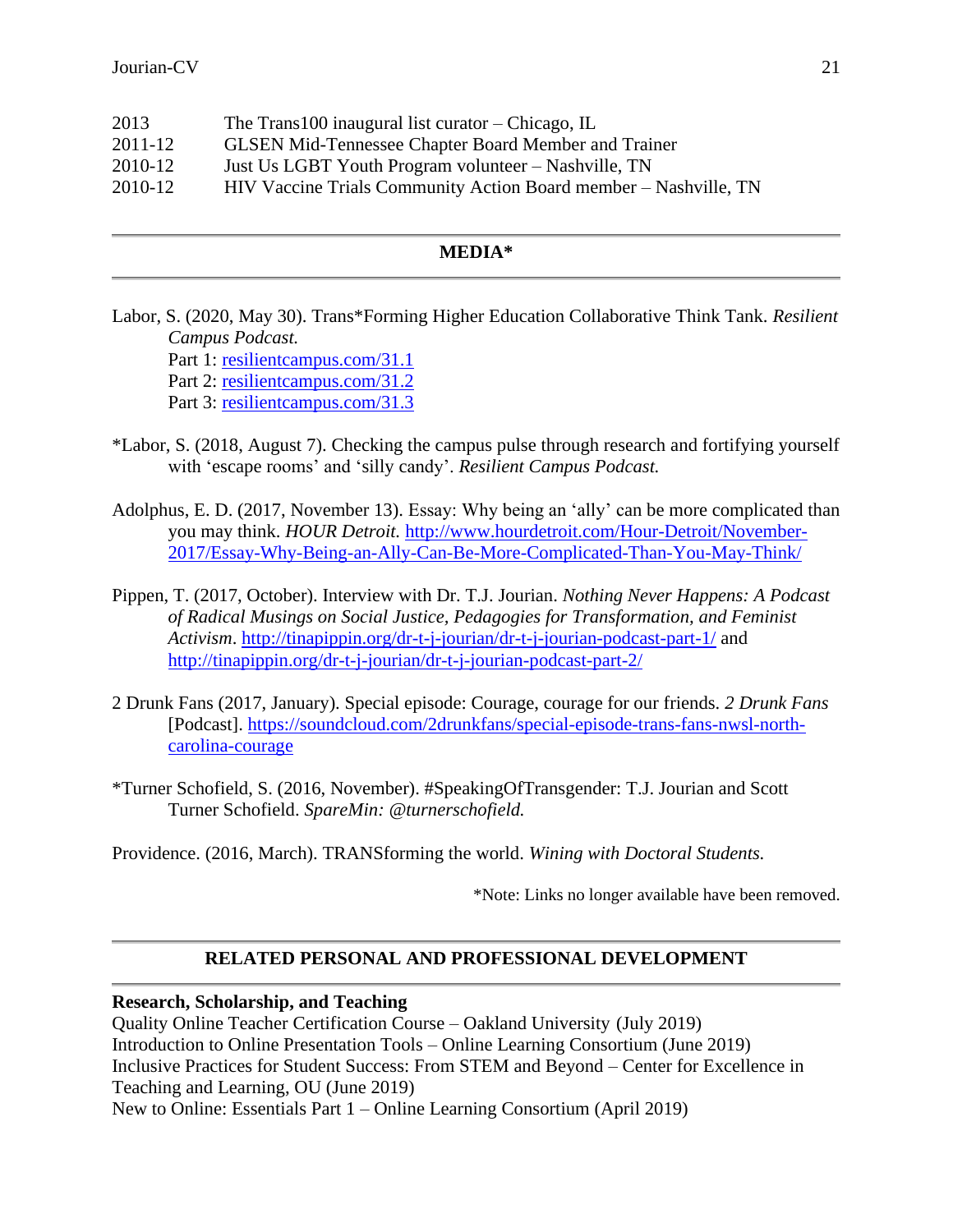PI Academy for Research and Engagement. The Research Office, OU (2018-19) Integrating Diversity with Teaching & Learning. Faculty Development Institute, OU (2018-19) Faculty Success Program, National Center for Faculty Diversity & Development (Summer 2018) Identity, Authority, & Empowerment in the Classroom. Faculty Development Institute, OU (2017-18)

Mentoring for Emerging Faculty. Faculty Development Institute, OU (2017-18) Life as New Faculty: Considerations for Success – Loyola University Chicago (March 2015)

### **Self-Directed Learning**

American Sign Language 102 – Queer ASL (October-December 2021) American Sign Language 101 – Queer ASL (August-October 2021) Introduction to American Sign Language – OU (May-June 2019) Black Minds Matter – Public online course (October-December 2017) Race in the U.S. – Public online course, The New School (September-December 2017) Applying & Leading Assessment in Student Affairs – MOOC (May-June 2017) Penn Equity Institute for Doctoral Students – Online (August 2015) Budgets in Higher Education – University of Vermont (2009-2010)

### **Training and Facilitation**

Facilitators' Academy – Swell Collective (February-March 2021) Leading an Online Training or Webinar – Training for Change (May 2020) Facilitating Online Meetings – Training for Change (April 2020) Emergent Strategy Facilitation Training – Detroit, MI (August 2019) Social Justice Training Institute Intern – Springfield, MA (June 2015) Brown Boi Project Training of Trainers – Oakland, CA (July 2014) Student Social Justice Training Institute Facilitator – San Francisco, CA (July 2012) GLSEN Training of Trainers – Nashville, TN (2011) ProGroup Inc. Training of Trainers for "The Art of Diversity Training" (2000)

### **Social Justice and Equity**

Diversity, Equity, and Inclusion in the Workplace – University of South Florida (March-April 2021) Transforming White Organizational Culture – Center for the Study of White American Culture (March 2021) Movement Strategy Center Transitions Lab Participant – Oakland, CA (March 2015) Brown Boi Project Leadership Retreat – Oakland, CA (March 2013) Social Justice Training Institute Participant – Springfield, MA (June 2009)

### **DOCTORAL RESEARCH AND INTERNSHIP EXPERIENCE**

| 2012-2015 | <b>Research Assistant for Dr. Mark Engberg</b>              |
|-----------|-------------------------------------------------------------|
|           | School of Education, Loyola University Chicago, Chicago, IL |

### 2014 **Doctoral Student Summer Intern for Dr. Anita Thomas**